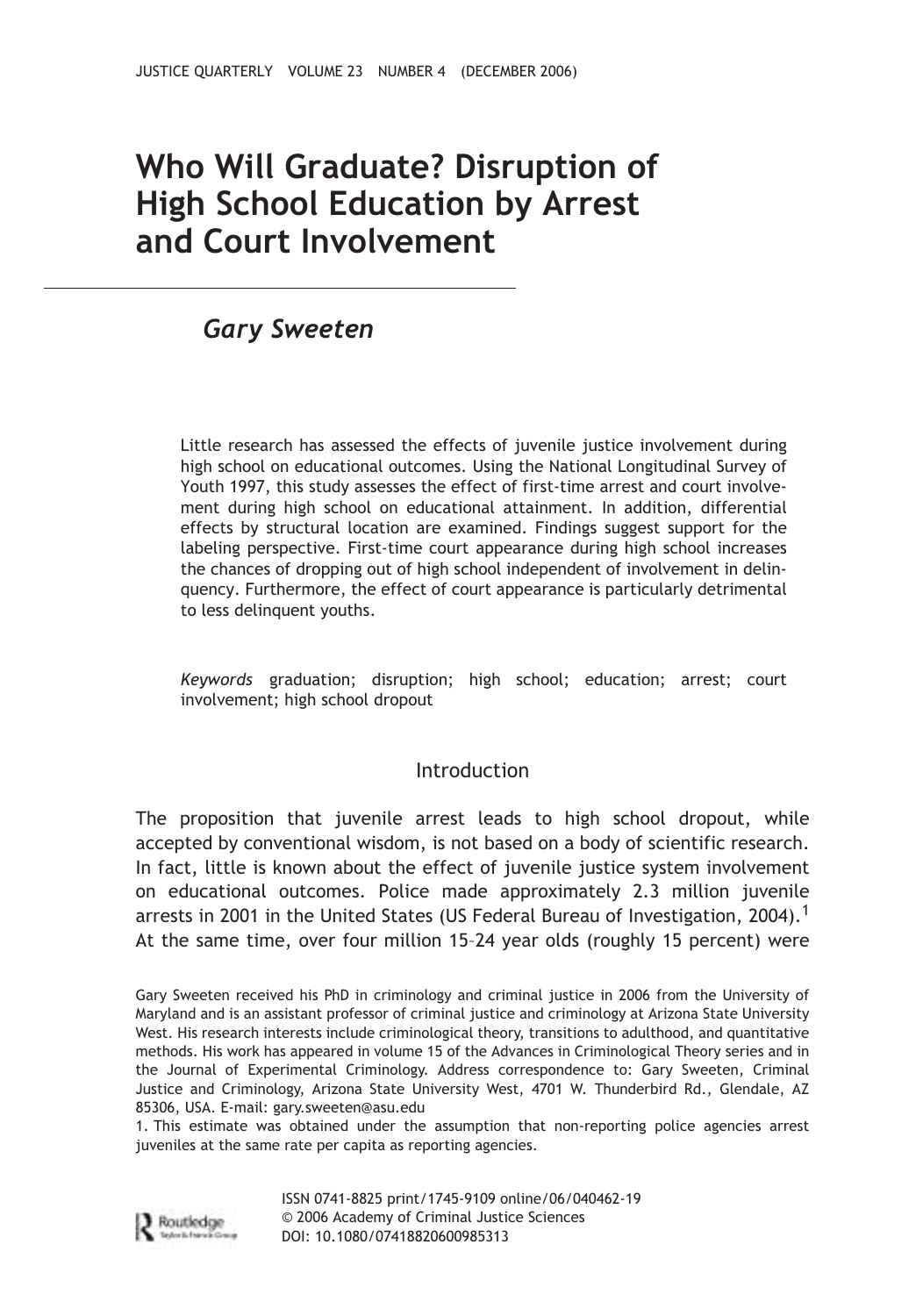high school dropouts as of October 2001 (Kaufman, Alt, & Chapman, 2004; US Census Bureau, 2004). These numbers demonstrate the extent of official intervention in the lives of juveniles and the scope of the dropout problem. Extensive formal control of juvenile delinquency should be based on sound scientific research demonstrating the expected effect of such polices on future life outcomes including offending, education, and employment. The absence of such research is detrimental to the formation of sound policy.

Criminological theories, on the other hand, are not silent regarding the link between juvenile justice system involvement and educational outcomes, offering several competing predictions. In fact, deterrence and labeling theories predict opposite effects, while propensity theories suggest no effect. In addition, Sampson and Laub's (1997) life-course theory of cumulative disadvantage predicts an interaction between structural characteristics and the effect of official sanctions.

A handful of well-designed studies have addressed the consequences of justice system involvement for adult employment outcomes (for review, see Bushway & Reuter, 2002). Research concerning the effect of official intervention on education outcomes for adolescents has been more limited (Bernburg & Krohn, 2003; De Li, 1999). Initial results from this literature suggest that juvenile arrest dramatically increases the odds of high school dropout. However, these studies are limited by selection bias and external validity concerns.

In this study, I use the National Longitudinal Survey of Youth 1997 (NLSY97) to assess the effect of first-time arrest and court involvement during high school on high school completion. The analysis improves on prior research by using a nationally representative sample and more extensive controls for selection bias. In accordance with prior research, I find that first-time official intervention during high school, particularly court appearance, increases the odds of high school dropout by at least a factor of three. In addition, I find that this effect is magnified among less delinquent youths.

## Theoretical Mechanisms

Criminological theory suggests a number of mechanisms linking juvenile justice sanctions to educational outcomes. Labeling, deterrence, and propensity theories suggest different effects of juvenile justice sanctions on education, and different mediating mechanisms. Labeling theories predicts a negative relationship between official sanctions and educational attainment. Deterrence theories predict the opposite, while propensity theories suggest that both official sanctions and educational outcomes can be explained by stable individual characteristics.

Two versions of labeling theory predict different mechanisms between juvenile justice involvement and dropout. One version of labeling theory proposes that labeling induces a deviant self-concept (Lemert, 1951; Matsueda, 1992; Matsueda & Heimer, 1996). This, in turn, leads to deviant behavior including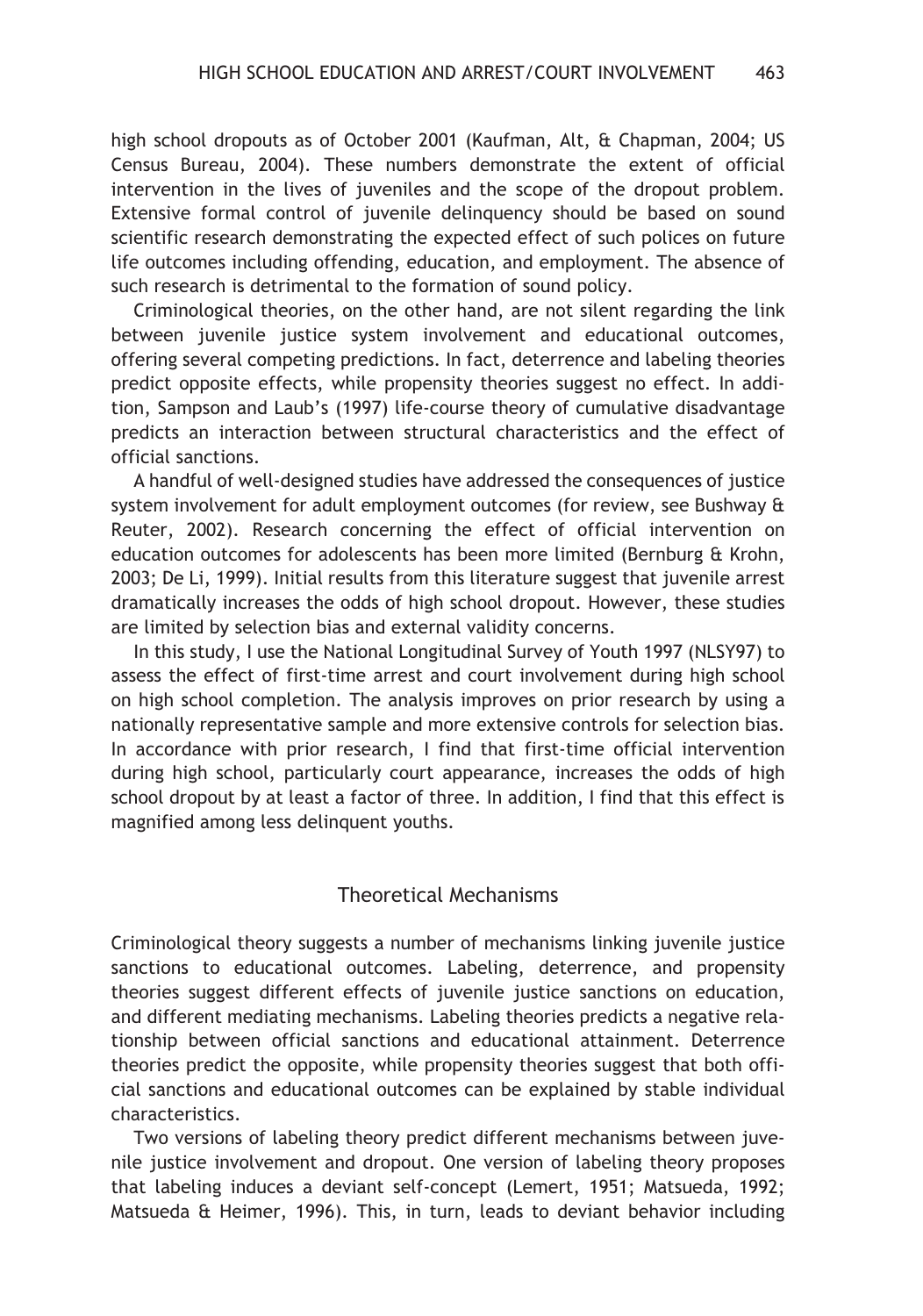delinquency, truancy, and poor school performance. Disengagement from school, particularly if it leads to grade retention, increases the likelihood of dropout (Finn, 1989; Jimerson, Anderson, & Whipple, 2002). Another stream of labeling theory contends that official labeling leads to further delinquency due to reduced conventional opportunities (Becker, 1963; Paternoster & Iovanni, 1989; Sampson & Laub, 1997). This may also increase the likelihood of dropout due to reduced resources available to "labeled" youth. Institutional responses to juvenile arrest can lead to increased risk of dropout through disruption of educational progress. In fact, between 79 and 94 percent of schools have zerotolerance policies which impose automatic penalties, including suspension and expulsion, for student offenses (US Department of Education, 1998). While these zero-tolerance policies are designed to increase school safety, they may also induce labeled students to drop out.

Sampson and Laub's (1997) life-course theory of cumulative disadvantage further suggests that the negative consequences of labeling accumulate faster for those in disadvantaged structural positions, particularly for the urban poor. According to this theory, disadvantaged youths are less able to avoid the negative consequences of labeling because they have less access to social networks.

In contrast to labeling theory, deterrence theory suggests that formal sanctioning of juvenile delinquents is an effective strategy to reduce youth offending (Nagin, 1978, 1998; Paternoster, 1987). Sanctioned youths decrease their own offending and increase their conforming behavior through specific deterrence. Non-sanctioned youths are deterred from offending due to official sanctioning of their peers (general deterrence). To the extent that deterrence leads to non-deviant behavior in general, sanctions will lead to increased school involvement, and less likelihood of dropout. If, on the other hand, deterrence is domain-specific, sanctions will have no effect on education outcomes.

In contrast to both of these perspectives, propensity theories point to stable individual traits that account for both offending and high school dropout (Gottfredson & Hirschi, 1990; Wilson & Herrnstein, 1985). Propensity theories suggest that any apparent link between sanctions and dropout is in fact spurious, as both are caused by common individual traits. In other words, the justice system adjudicates the most serious offenders, who are prone to drop out of school and continue on a path of deviant behavior. Smith and Paternoster (1990) argue that evidence for deviance amplification based on comparison of individuals exposed to differing levels of formal sanctions is subject to a selection artifact. That is, individuals who have higher levels of formal sanctions may have greater subsequent offending because of pre-existing attributes. If these attributes are not controlled for, then regression estimates will be biased. They suggest several alternative estimation methods to address the selection artifact problem including the bivariate probit model and instrumental variable estimation.

Data limitations do not permit testing intermediate mechanisms in this study, nor do they allow for the more sophisticated estimation techniques suggested by Smith and Paternoster (1990). Prior studies on this topic face similar limitations,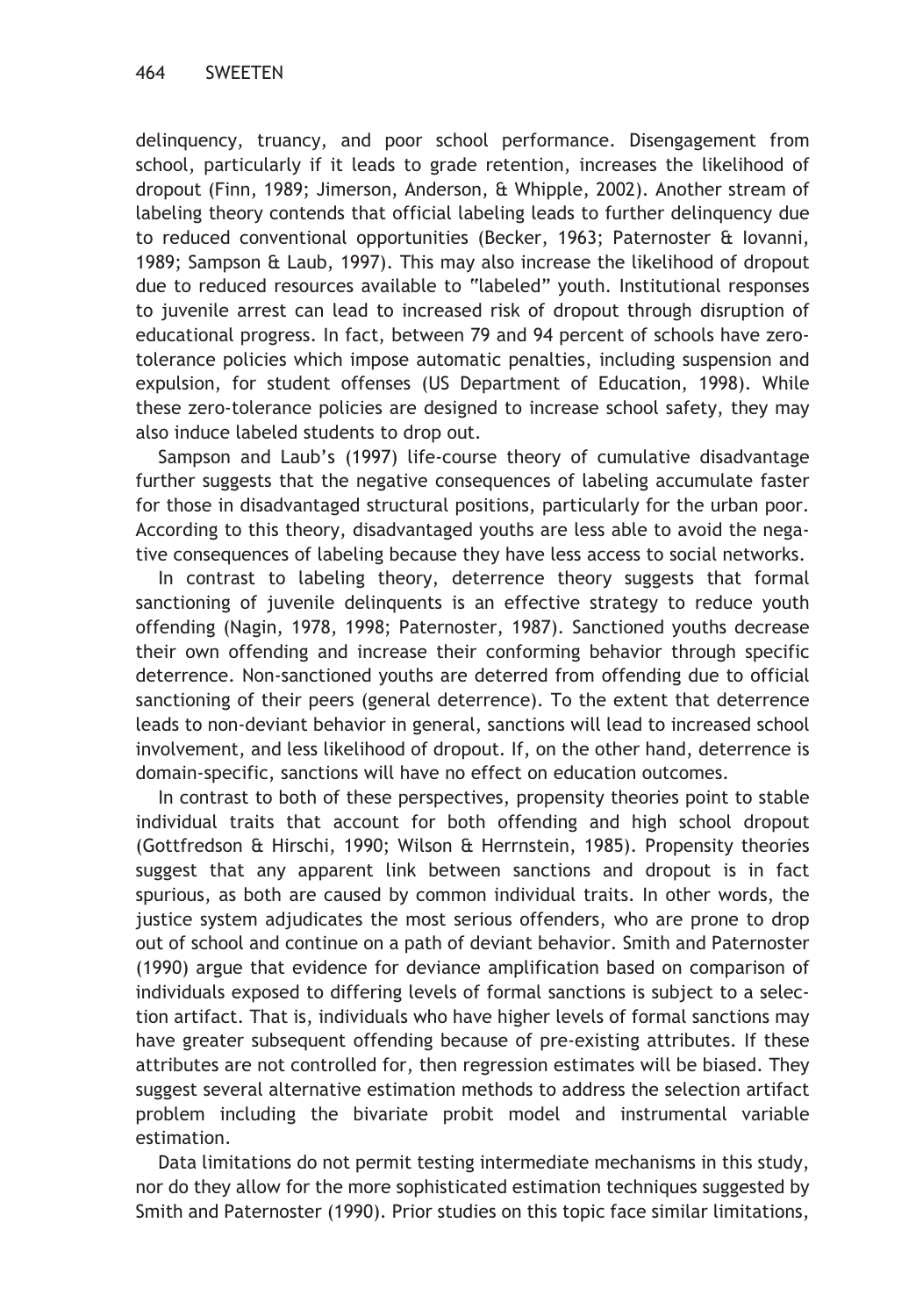and none have tested intermediate mechanisms, nor have they utilized models which directly address selection bias. Even so, the results can lend support to different theories without testing causal mechanisms. Null findings (i.e., no statistically significant effect of sanctions on high school dropout) would support propensity theories. A negative and statistically significant relationship would indicate support for deterrence theory. Positive and statistically significant results would support some form of labeling theory. Furthermore, stronger labeling effects for minorities or those living below the poverty level would be consistent with Sampson and Laub's (1997) life course theory of cumulative disadvantage.

#### Prior Research

As previously noted, there has been little research conducted on educational outcomes of official sanctions. Most of the studies have only moderate controls for selection, which leave them open to the claim that selection bias accounts for their results. Furthermore, several of the studies are limited to particular socio-cultural contexts. The latter problem compromises external validity and limits the ability to test Sampson and Laub's (1997) interaction hypothesis. Finally, because of different research designs, it is not clear that the studies estimate the same parameter of interest.

Two studies used the National Longitudinal Survey of Youth 1979 cohort to assess longitudinal effects of delinquency and official intervention on education and employment outcomes (Hannon, 2003; Tanner, Davies, & O'Grady, 1999). At the outset, they faced a major limitation in that delinquency and official intervention are measured for only one wave in this study (wave two in 1980) while they were interested in educational and occupational outcomes 10–13 years later. Any causal argument is compromised by the black box of intervening years. Even so, they found that both delinquency and criminal justice system contact have a detrimental impact on educational attainment. Tanner and colleagues (1999) found that this effect held only for males, and Hannon (2003) found that the negative consequences of labeling were stronger for upper- and middle-class youth, contrary to labeling theory predictions. These studies are vulnerable to the selection bias criticism. It is easy to imagine that individuals differed on key measures which occurred before the first wave of data collection. For example, age of criminal onset is not controlled for in this study, yet age of onset is a widely recognized (Blumstein, Cohen, Roth, & Visher, 1986; Farrington, 2003), although sometimes disputed (Hirschi & Gottfredson, 1983; Laub & Sampson, 2003), correlate of chronic offending which could account for the effect of offending at wave two on educational and occupational outcomes 10 years later. While these studies suggest a detrimental impact of arrest on education, the evidence must be considered relatively weak.

Two recent studies have examined the effects of official intervention on educational outcomes using urban samples. De Li (1999) used the Cambridge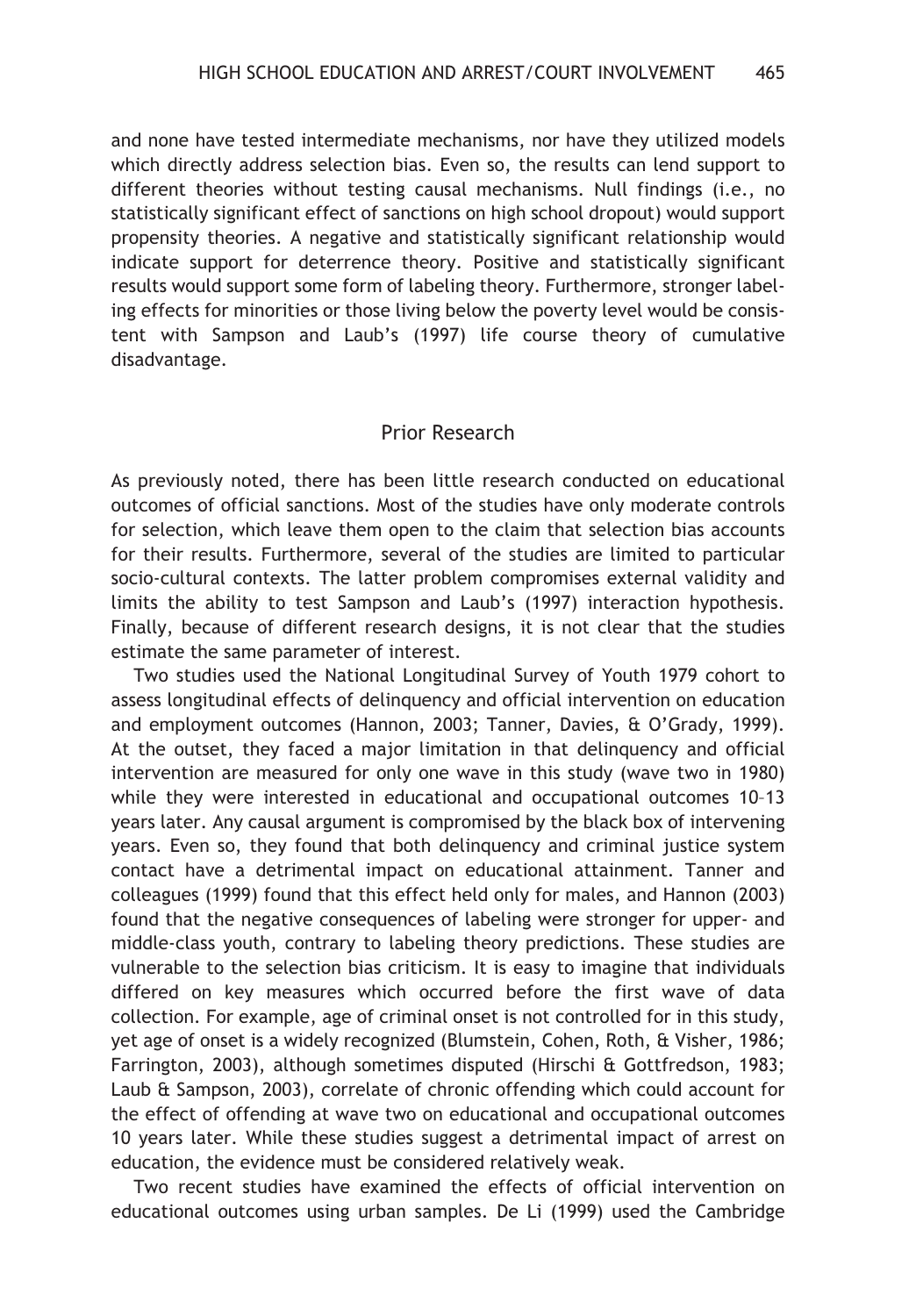Study in Delinquency Development, which follows 411 London working-class boys born in 1953. Bernburg and Krohn (2003) studied the effects of official intervention on educational and occupational outcomes using the Rochester Youth Development Study, which sampled youths from Rochester, New York public schools. While the external validity of these studies is limited due to their sampling frames, these two important studies represent the best answers we have so far for the question of interest.

De Li (1999) used structural equation modeling to estimate the standardized full effect of convictions and social bonds on delinquency, unemployment, and status achievement. He found that conviction between ages 10 and 13 affected achievement at age 18 and 19 both directly and indirectly for a total standardized effect of –.64. On the other hand, the total standardized effect of conviction between ages 14 and 16 on achievement at age 18 and 19 was only − .04. This implies that early arrests are more detrimental than later arrests. Because of the homogeneity of his sample, he was not able to assess the strength of labeling effects in different structural contexts. Also, his achievement outcome comprised both education (a rough equivalent of high school graduation) and employment outcomes, compromising his ability to distinguish between the two. De Li claimed support for Sampson and Laub's life-course theory of cumulative disadvantage and labeling theory but warned that his findings may not be extended to juveniles in other contexts, particularly in the United States.

Bernburg and Krohn (2003) used a sample of youths attending public school in Rochester, New York to estimate the effect of official intervention on educational and employment outcomes. There are a number of important characteristics of their population which make replication of their study for other populations particularly important. First, the high school dropout rate in their sample is 47 percent, whereas nationwide it is 13 percent (Day & Jamieson, 2003). Second, their sample excludes females and is 71 percent minorities. They found that police or juvenile justice intervention during adolescence increased the probability of dropout nearly fourfold. Furthermore, they found that this effect was not contingent on structural location (race or poverty).

Another potential concern for any non-experimental study, including the Bernburg and Krohn article, is controls for selection bias. They controlled for serious adolescent delinquency, math aptitude, and demographic variables, but selection bias could drive their results through a number of omitted variables such as age of onset, quality of parenting, or self-control. Bernburg and Krohn (2003), however, are unique in their inclusion of prior delinquency as a strong control for selection bias. De Li (1999), on the other hand, did not have any controls prior to conviction at age 10–13. Inclusion of prior or concurrent delinquency is crucial, since the labeling argument implies that arrest and adjudication affect dropout over and above the impact of delinquency.

Taken as a whole, these studies encourage further investigation using a nationally representative sample. Support for Sampson and Laub's (1997)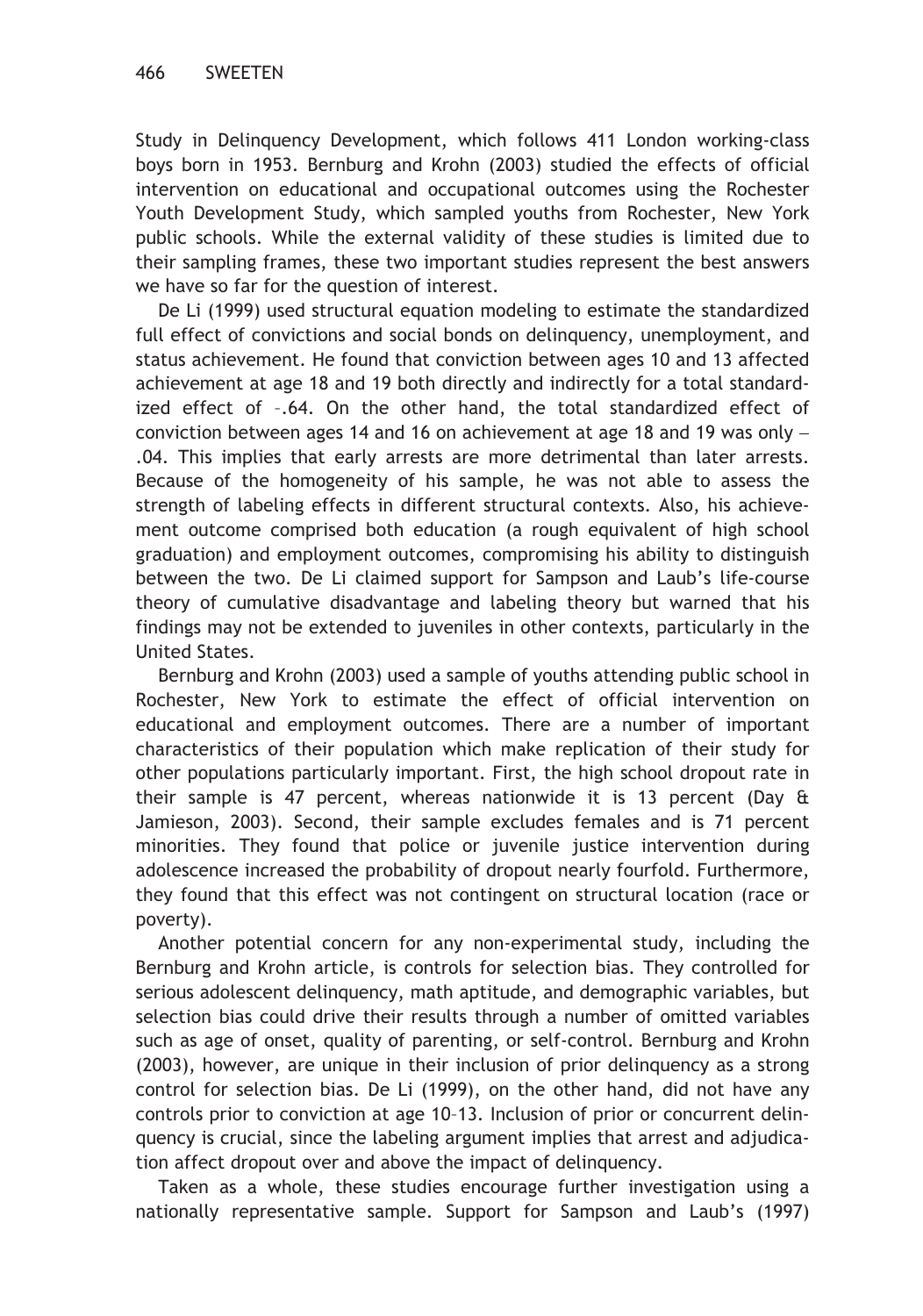contention that the effect of official labeling varies by structural position is inconsistent, but the samples used by these studies do not allow a proper test of this hypothesis. This study utilizes a nationally representative longitudinal sample with repeated measures of delinquency to estimate the effect of firsttime official intervention on high school completion. Using a national sample allows assessment of whether labeling effects are contingent on structural position and prior criminal involvement. This study further improves on prior studies by introducing stronger controls for selection bias. Comparing the results of this study to prior studies allows a rough assessment of the extent to which prior findings were driven by a selection artifact.

#### Present Study

The data are drawn from the National Longitudinal Survey of Youth 1997 cohort (NLSY97), which is administered by the Bureau of Labor Statistics. Its primary purpose is to track work experiences over the life-course. Although the focus is work experiences, the topics covered are wide-ranging. The NLSY97 sample is the result of a multistage cluster sample with oversampling of minority youths (Center For Human Resource Research, 2002). Regions of the country were randomly chosen, areas within regions were then randomly chosen, and finally, households were randomly chosen, with oversampling of disadvantaged youth.

The sample selected for this study is designed to distinguish the timing of events in a sample of high school freshmen who had not been previously arrested. Background measures are drawn from either wave 1 or wave 2 of the NLSY97 survey from youths who were below age 16 but in high school. Arrest and court involvement self-reports are drawn from the subsequent two years. Finally, dropout is measured in wave 4 or 5, 3 years after the initial measurement of background characteristics. A total of 4,432 of 8,984 youths are ageeligible (below age 16, and in high school in either wave 1 or 2). In order to compare this study to prior studies, and in order to test Sampson and Laub's (1997) interaction hypothesis, a "below poverty-level" measure is retained which introduced considerable attrition. This reduces the sample size to 3,303. In order to ensure clear causal ordering, 294 youths who had already been arrested by the beginning of high school (the first year of measurement) are dropped from the sample. Additionally, 444 youths are missing data on the *Peabody Individual Achievement Test* (PIAT), and 64 more are missing either fourth-year offending measures or the intervening years' justice system variables. The final sample size is 2,501.

The age restriction accounts for 70 percent of the attrition, followed by missing poverty and aptitude test measures (28 percent). Individuals eliminated from the sample because of missing poverty or PIAT measures are statistically indistinguishable from other age-eligible youths on delinquency and official sanctions measures. They are, however, slightly older (.2 years) and more likely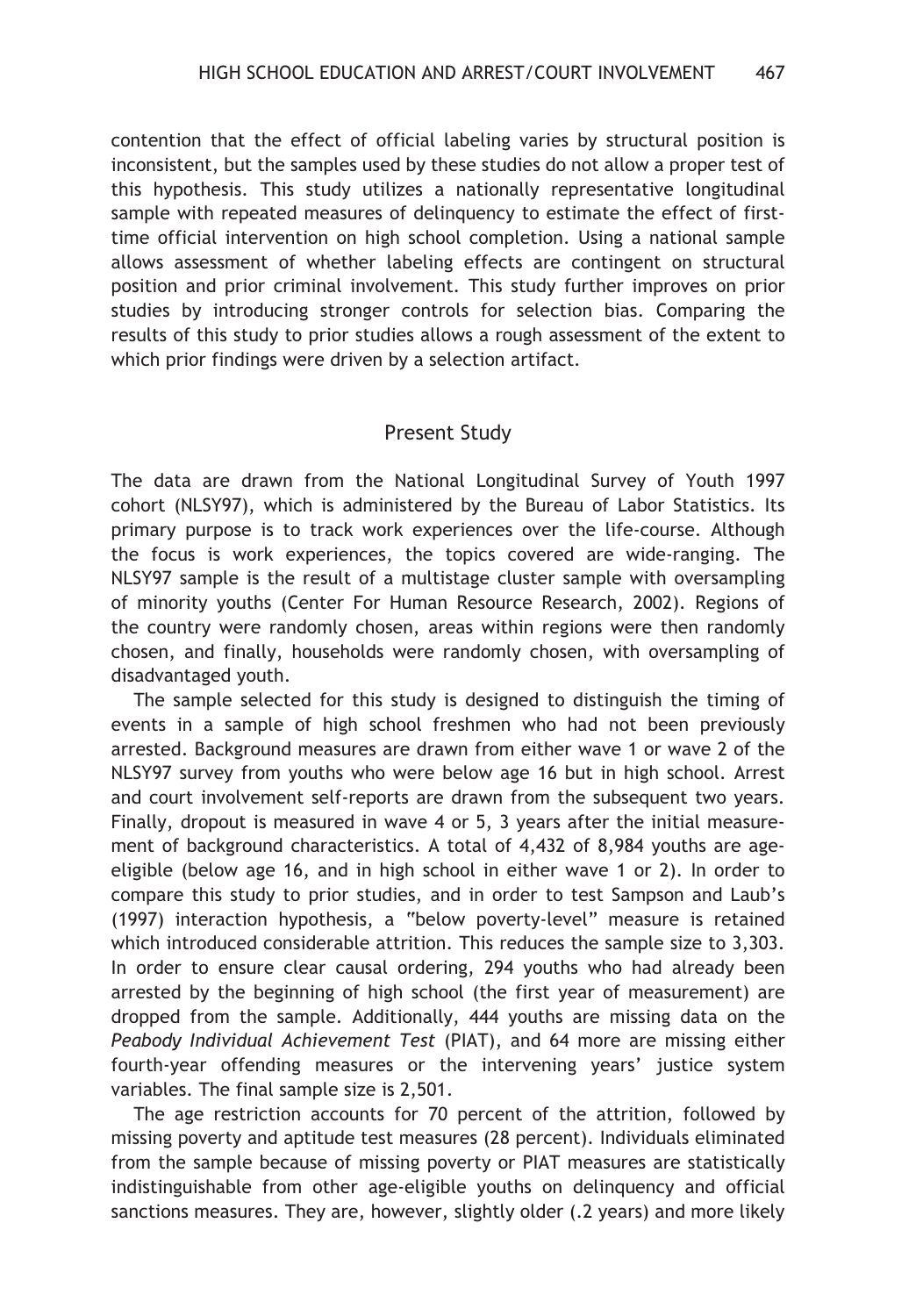to be minority youths ( $p < .05$ ).<sup>2</sup> In addition, youths who are eliminated from the sample due to missing delinquency and sanctioning variables or due to arrest prior to entry into high school are significantly different from those included in the sample. Those eliminated for these reasons are both more delinquent and more prone to drop out of high school. Eliminating these individuals may bias my estimates. The direction of the bias is unclear as it depends on the strength of the relationship between official sanctions and high school dropout among those omitted. Because of this potential bias in estimating the average effect of arrest and court involvement on high school dropout, it is more useful to think of my estimates as the effect of first-time arrest and court involvement during high school for those youths who enter high school. This is an important parameter to estimate, as most first-time arrests occur during high school, and those youths who either drop out or are arrested before entering high school are already recognized as highly at risk for a number of negative life events

Because of oversampling, each participant is assigned a sampling weight, which is used in all analyses in order to ensure that inferences to the national population are unbiased. Youths have been interviewed yearly since 1997, when 8984 youths aged 12–17 were sampled. Youths are asked about school status, work status, delinquent involvement, and a host of other topics in each wave. Subjects are asked about participation in six kinds of offending: intentional destruction of property, theft of items worth under \$50, theft of items worth greater than \$50 (including automobiles), other property crimes, attacking someone with intent to seriously hurt them, and selling illegal drugs.<sup>3</sup> Delinquency involvement is measured by a variety scale ranging from zero to six, indicating how many of these six activities in which the youths participated.<sup>4</sup> Two measures of delinquency variety are included in the regression models: delinquency variety during the first wave, and delinquency variety in the subsequent two waves.<sup>5</sup> I do not include controls for peer delinquency, primarily because the NLSY97 does not have adequate repeated measures of peer delinquency. The extent to which the relationship between justice system involvement and school outcomes is conditioned by peer delinquency is

2. I estimated all models with a larger sample which excluded poverty and PIAT covariates. Coefficients on the arrest and court involvement were substantively identical to those reported.

3. In the early 1990s, the Bureau of Labor Statistics changed from paper and pencil surveying (PAPI) to computer assisted personal interviewing (CAPI) and self-administered questionnaires (SAQ) for sensitive items. This led to a decrease in surveyor-induced measurement error and a slight increase in response rates to sensitive questions in the NLSY97 relative to the NLSY79 (Zagorsky & Gardecki, 1998).

4. A variety scale is used because a total frequency score is generally dominated by less serious offenses. Furthermore, prior research has demonstrated that delinquency variety scales are as reliable as frequency scales (Hindelang, Hirschi, & Weis, 1981). All models were replicated with delinquency frequency scales in place of delinquency variety scales. The arrest and court effects in these models were very similar in magnitude and precision to those reported in this paper.

5. One reviewer noted that my results may be driven by seriousness of offenses. To address this concern, I created dummy variables for the most serious reported offenses (attacking someone to hurt them, stealing something worth more than \$50, and selling drugs) for both before age 16 and between ages 16 and 18. Including these six control variables did not alter my results, suggesting that my results are not driven by unobserved offense seriousness.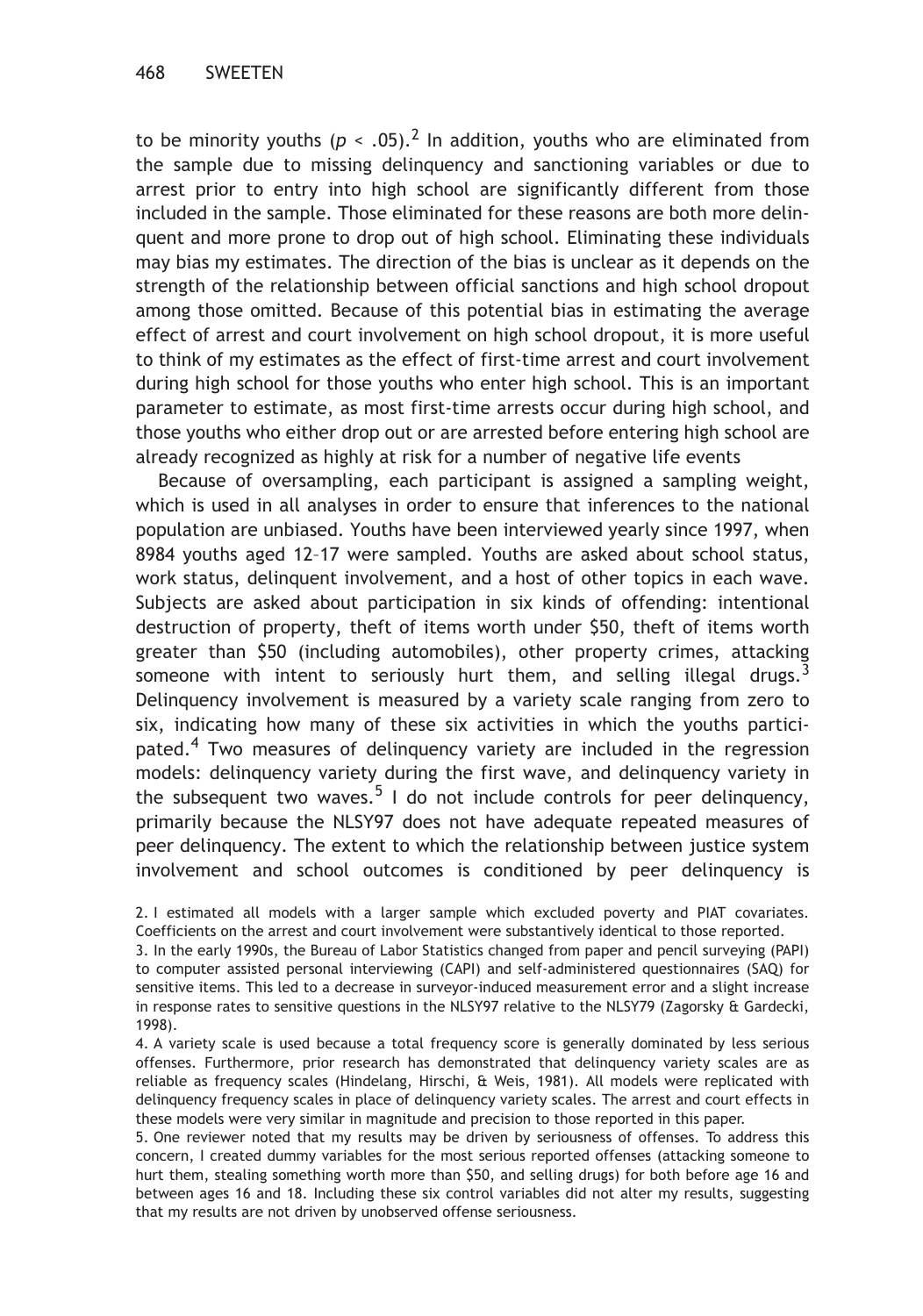unknown because no prior studies on this topic have included peer delinquency measures (Bernburg & Krohn, 2003; De Li, 1999).

Youths are also asked about involvement in the justice system. For each reported arrest, youths are asked about the extent of justice system processing (i.e., charge, court appearance, conviction, incarceration, and probation). In order to compare these results to those of Bernburg and Krohn (2003), I created two dummy variables based on this information: arrest and juvenile court involvement. All youths who appeared in court were arrested, and some had further involvement in the juvenile justice system such as probation or incarceration.

Individuals are coded as dropouts if they had not graduated from high school and were not enrolled in school at the time of the last interview (either wave four or five). GED holders are counted as dropouts as they more closely resemble dropouts than graduates, at least in terms of work outcomes (Murnane 1999; Tyler, Murnane, & Willett, 2003).<sup>6</sup> The overall dropout rate in my sample is 10 percent, which falls below the national average of 13 percent (Day & Jamieson, 2003). There are three reasons for this. First, individuals who dropped out of school prior to age 16 are not included in my sample. Second, individuals who were arrested prior to age 16 are not included in my sample. These more serious offenders who begin at an early age are also at a higher risk for dropout than the rest of the population. Third, some of my sample is still in high school when I measure dropout, which means that they may drop out of high school at a later date.

Several control variables are included in the regression models. Descriptive statistics for all variables are displayed in Table 1. Sex is measured with a dummy variable equal to one for males. Race/ethnicity is measured with two dummy variables indicating African American or Hispanic youth. The race/ ethnicity variables are mutually exclusive, and based on self-reports. A wave one assessment of family income relative to the poverty level is used to create a dummy variable indicating whether the family was below the poverty level. This measure is adjusted for household size. A dummy variable indicating if youths lived with both biological parents at wave one is included as a measure of family background.

Because they are strong predictors of school dropout (Finn, 1989; Jimerson etal., 2002), several measures of school performance and school misbehavior are included in the regression models. First self-reported middle school grade point averages are included as a measure of past school performance. These grades are self-reported by the youths in terms of letter grades, and recoded to a 4-point scale. Percentile score on the Peabody Individual Achievement Test (PIAT) mathematics assessment is used as a more objective measure of academic achievement. Two dummy variables for grade retention are included. The first variable flags students who were held back at least one grade prior to

<sup>6.</sup> All analyses were replicated with GED earners counted as high school graduates. My substantive findings regarding the effect of arrest and court involvement were unchanged with this alternate coding strategy.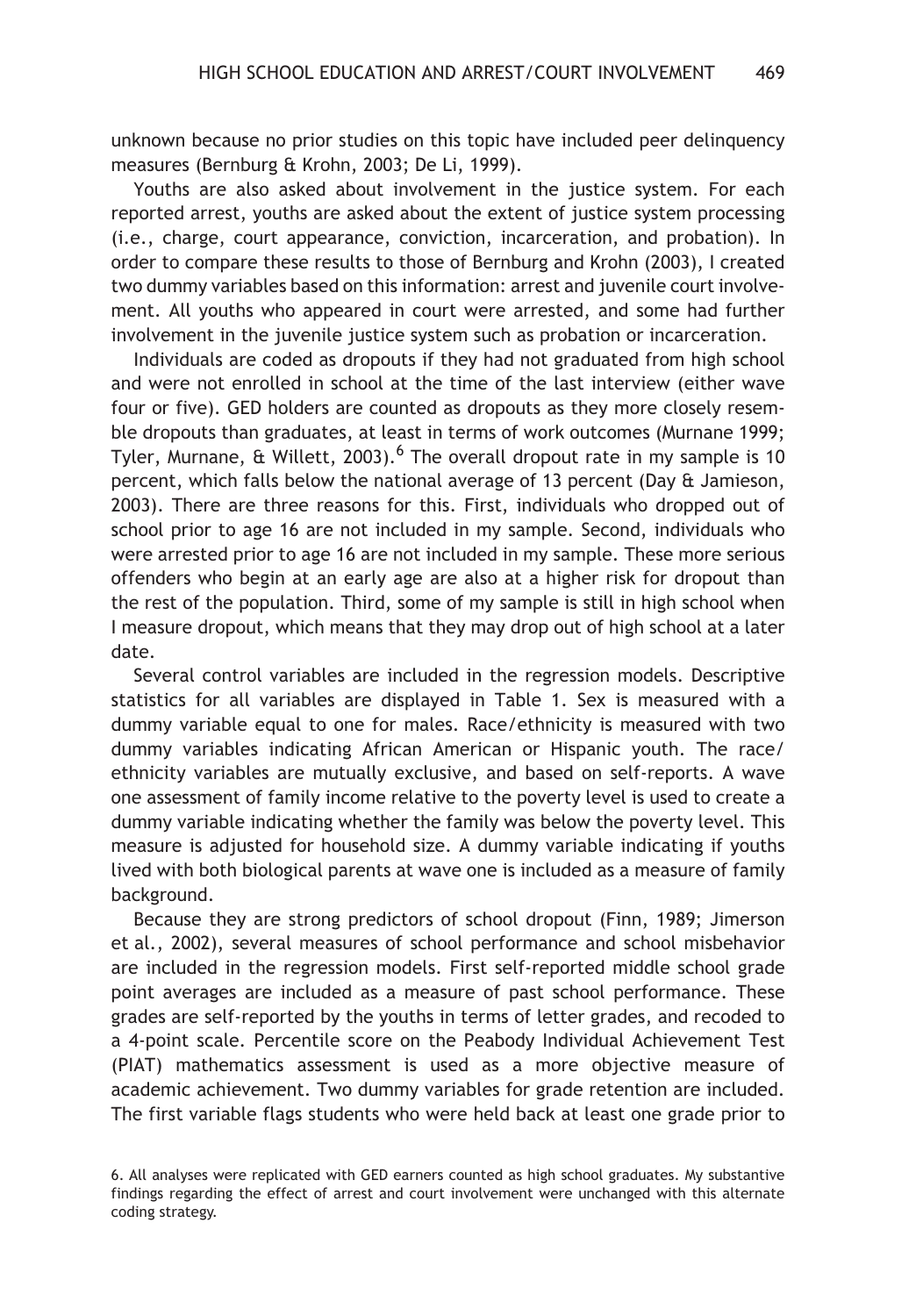| Variables                                       | M(SD)       |
|-------------------------------------------------|-------------|
| Graduated or still in school (final wave)       | 0.90        |
| Age (first wave)                                | 15.1(0.48)  |
| Arrest (ages 16-17)                             | 0.068       |
| Court (ages $16-17$ )                           | 0.035       |
| Delinquency variety (<16)                       | .46(.92)    |
| Delinguency variety (16-17)                     | .62(1.07)   |
| Below poverty level                             | 0.14        |
| Math PIAT                                       | 58.9 (32.3) |
| African American                                | 0.13        |
| <b>Hispanic</b>                                 | 0.12        |
| Male                                            | 0.49        |
| Retained (<16)                                  | 0.034       |
| Retained (16-17)                                | 0.034       |
| Suspended (<16)                                 | 0.149       |
| Suspended (16-17)                               | 0.133       |
| Middle school g.p.a., ranges from .5 to 4       | 2.97(.83)   |
| Both biological parents                         | 0.57        |
| Wave $2-5 = 1$ if data collected in waves $2-5$ | 0.63        |
| Arrest expectation $\leq$ 20 percent (N = 667)  | 0.87        |
| College expectation $\geq$ 75 percent (N = 667) | 0.73        |

**Table 1** Descriptive statistics (*N* = 2501, standard deviation in parentheses for nondichotomous variables)

*Note*. All figures in this and subsequent charts are weighted according to sampling weights provided by the NLSY97.

the first wave of data collection. The second variable flags students who were retained during the following two years. A student can be coded a "1" for both measures if they were retained both before and within 2 years after the first wave of data collection. Two dummy variables for school suspension are coded similarly. All of the suspension and retention variables are based on selfreports.

Five waves of the NLSY97 are used in this study, yet the sequence of measures spans four waves. Individuals are included in the sample using either wave 1 through 4 measures, or wave 2 through 5 measures, depending on age and school status. In order to control for sample design variation, I include a dummy variable indicating which of the five waves are used (waves 2–5 are coded as "1").

In the first wave of data collection, youths born in 1980 or 1981 were asked to report subjective probabilities of obtaining a 4-year college degree by age 30, and of being arrested in the following year. These measures represent propensities for both illegal activity and educational attainment prior to the measures of justice system involvement and high school outcomes (Neumark & Rothstein, 2003). The main challenge to the "selection on observables" strategy used in this paper is that there are unobserved characteristics associated with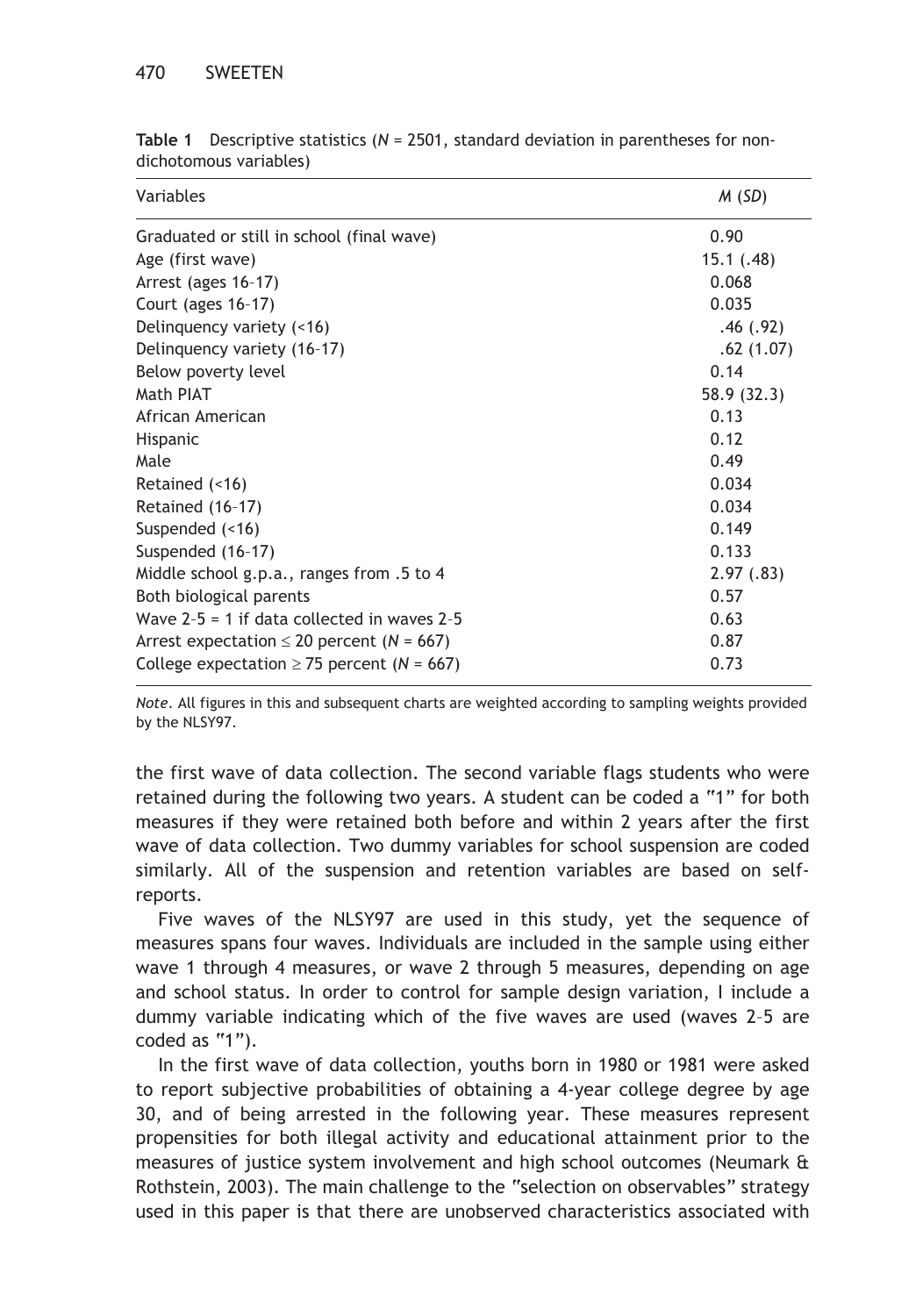both independent (justice system involvement) and dependent (high school graduation) variables. To the extent that arrest and college expectations capture propensities for illegal activity and educational attainment, they should eliminate correlation between unobservables and justice system involvement (Neumark & Rothstein, 2003). As such, if justice system involvement is associated with later high school failure conditional on both arrest and college expectations (i.e., propensity for illegal activity and academic achievement), then the case for a casual relationship between justice system involvement and education outcomes is much stronger.

Respondents were allowed to respond to these expectations questions with any number from 0 to 100. Those who believed they had more than a 20 percent chance of being arrested in the following year are compared to those with lower arrest expectations. And those who believed there was at least a 75 percent chance they would attend college were compared to those with lower education expectations.<sup>7</sup> It is worth pointing out that the expectation of arrest in the next year is significantly correlated with both arrest (*r* = .18, *p* < .01) and the frequency of offending in the next wave of data  $(r = .23, p < .01)$ . College expectations capture commitment to investment in education. Those who are quite certain that they will attend college are more invested in successfully completing high school. This variable, together with the middle school grades variable, represents the best available controls for attachment to school in the current literature.

#### Results

The analyses of the effect of official sanctions on high school graduation are reported in Tables 2 and 3. Two levels of official intervention are reported: arrest and court involvement. All individuals who went to court were also arrested, so the odds ratio reported for court involvement in model (2) represents the effect of court involvement relative to both arrested and non-arrested youth, while the odds ratio for court involvement in models (3) and (4) estimates the effect of court involvement relative to youths whose justice system contact terminated with arrest. The total odds ratio for court involvement relative to no official intervention is the product of arrest and court-involvement odds ratios. Because of the nature of the dependent variable, odds ratios for high school dropout are simply the inverse of those reported in the tables. The first two models in Tables 2 and 3 are directly comparable to models estimated by Bernburg and Krohn

<sup>7.</sup> Two methods were used to determine where to dichotomize arrest expectations. First, the curvilinear relationship between arrest expectations and high school graduation was estimated. The odds ratio showed stability below 20 percent, and movement above. Second, the model was estimated using an arrest expectations dummy dichotomized at several different thresholds. Dichotomization at 20 percent yielded the highest likelihood ratio, indicating the best fitting model. Education expectations were dichotomized using the same methods.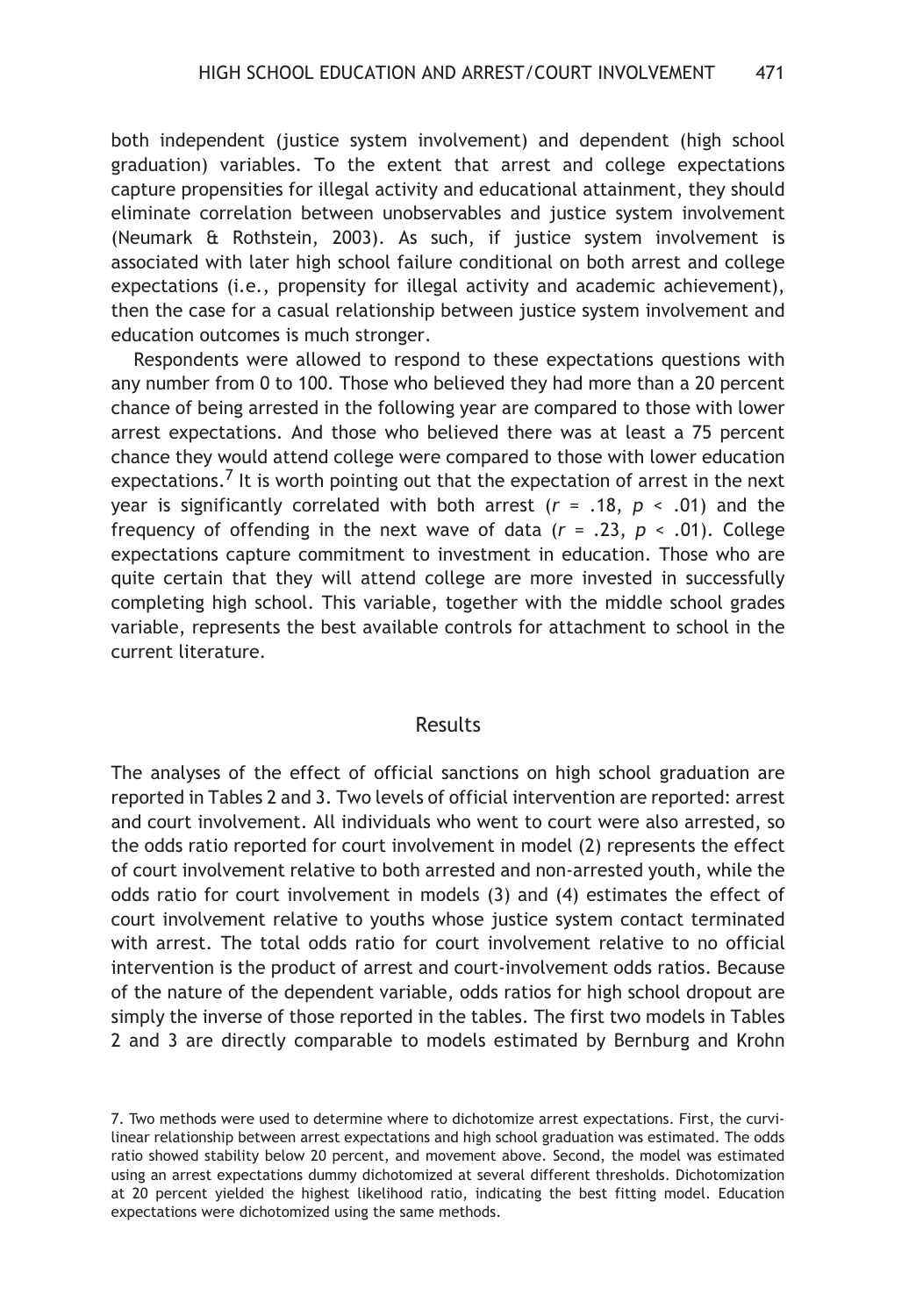| 1            | $\overline{2}$ | 3            | 4            |
|--------------|----------------|--------------|--------------|
| $.37(-4.07)$ |                | $.57(-1.67)$ | $.65(-1.14)$ |
|              | $.28(-4.15)$   | $.46(-1.83)$ | $.44(-1.73)$ |
| $.76(-3.46)$ | $.76(-3.49)$   | $.76(-3.40)$ | $.98(-0.22)$ |
| $.84(-2.32)$ | $.84(-2.44)$   | $.85(-2.17)$ | $.91(-1.29)$ |
| $.39(-5.03)$ | $.38(-5.21)$   | $.39(-5.09)$ | $.41(-4.35)$ |
| 1.02(7.68)   | 1.02(7.59)     | 1.02(7.59)   | 1.01(2.99)   |
| 1.29(1.16)   | 1.31(1.21)     | 1.30(1.19)   | 1.94(2.57)   |
| 2.20(3.51)   | 2.20(3.50)     | 2.18(3.47)   | 2.80(3.88)   |
| 1.22(1.26)   | 1.25(1.41)     | 1.25(1.38)   | 1.65(2.93)   |
|              |                |              | $.44(-2.79)$ |
|              |                |              | $.14(-7.10)$ |
|              |                |              | $.53(-3.17)$ |
|              |                |              | $.56(-2.91)$ |
|              |                |              | 2.17(7.15)   |
|              |                |              | 1.31(1.49)   |
|              |                |              | $.92(-0.43)$ |
|              |                |              |              |

**Table 2** Logistic regression estimates of the effect of official intervention on high school graduation (full sample, *N* = 2501)<sup>a</sup>

aOdds ratios are reported, followed by *t* statistics. All observations are weighted, and standard errors are adjusted for design effects. Because a pseudo-likelihood procedure was used in estimation, likelihood ratios are not reported.

| Independent variables        | 1             | $\overline{2}$ | 3            | 4              |
|------------------------------|---------------|----------------|--------------|----------------|
| Arrest (16-17)               | $.33(-3.17)$  |                | $.98(-0.05)$ | 1.25(0.40)     |
| Court (16-17)                |               | $.16(-4.33)$   | $.16(-2.90)$ | $.15(-2.75)$   |
| Delinquency scale (<16)      | $.79(-2.05)$  | $.78(-2.01)$   | $.78(-2.02)$ | $.93 (-0.53)$  |
| Delinquency scale (16-17)    | $.87(-1.14)$  | $.89(-1.01)$   | $.89(-0.99)$ | $.97(-0.27)$   |
| Poverty                      | $.34(-4.00)$  | $.32(-4.22)$   | $.32(-4.19)$ | $.35(-3.81)$   |
| PIAT math score              | 1.01(2.82)    | 1.01(2.67)     | 1.01(2.68)   | $1.00 (-0.55)$ |
| African American             | $.99(-0.03)$  | 1.02(0.08)     | 1.02(0.08)   | 1.33(0.80)     |
| <b>Hispanic</b>              | 2.28(2.34)    | 2.29(2.33)     | 2.28(2.33)   | 3.12(3.03)     |
| Male                         | $.94 (-0.24)$ | $.99(-0.05)$   | $.99(-0.05)$ | 1.41(1.36)     |
| Grade retention (<16)        |               |                |              | $.84 (-0.34)$  |
| Grade retention (16-17)      |               |                |              | $.10(-6.45)$   |
| School suspension (<16)      |               |                |              | $.84 (-0.53)$  |
| School suspension (16-17)    |               |                |              | $.48 (-2.57)$  |
| Middle school g.p.a. $(0-4)$ |               |                |              | 2.18(5.23)     |
| Both biological parents      |               |                |              | 1.21(0.71)     |
| Waves 2-5                    |               |                |              | 1.14(0.48)     |
|                              |               |                |              |                |

**Table 3** Logistic regression estimates of the effect of official intervention on high school graduation (restricted sample,  $N = 2318$ <sup>a</sup>

aOdds ratios are reported, followed by *t* statistics. Individuals who had dropped out of high school prior to the last wave of data collection were dropped from this analysis.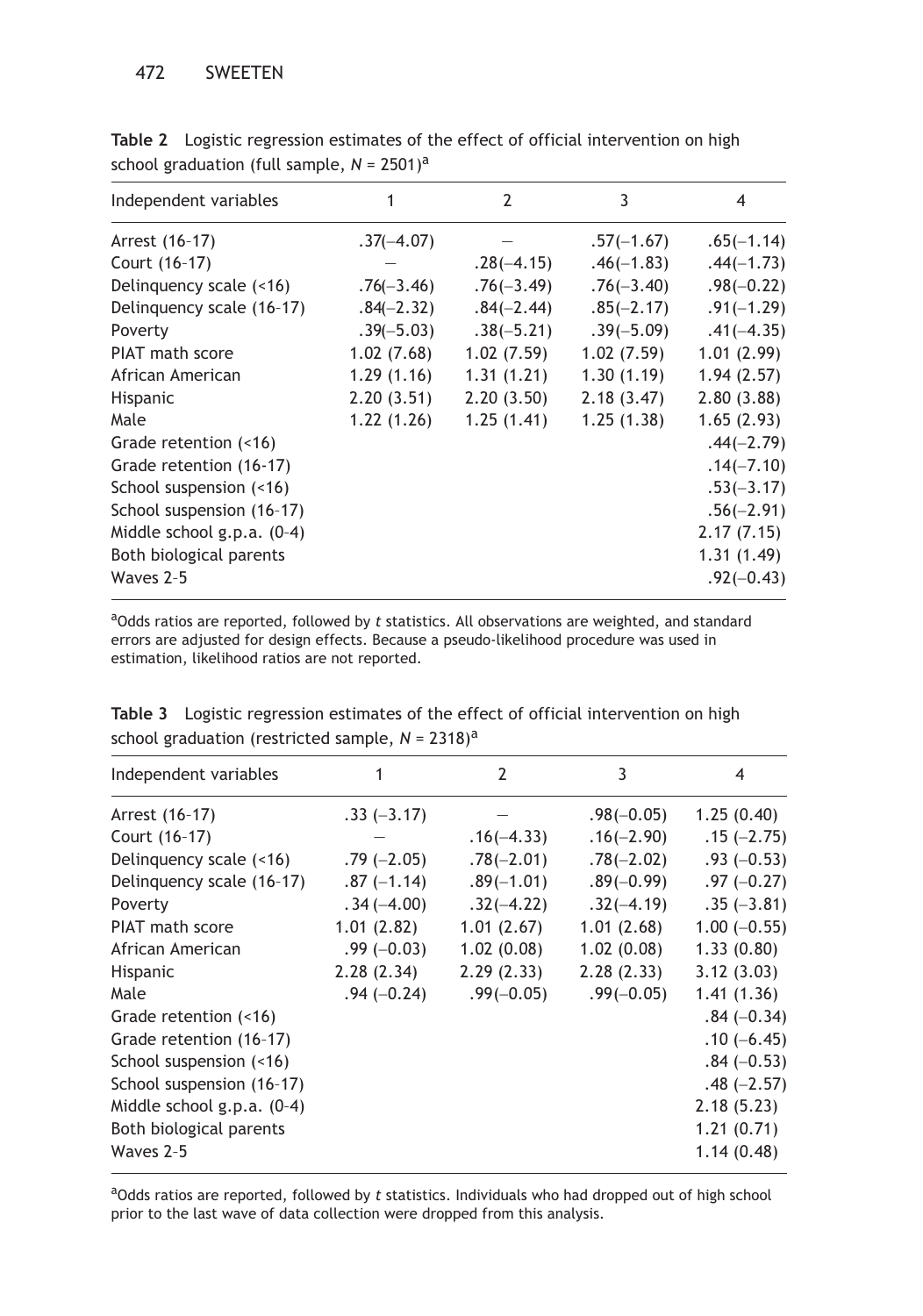(2003). The third model estimates arrest and court involvement simultaneously, and extensive controls are introduced in model (4).

When their effects are estimated separately, both arrest and court appearance are statistically significant predictors of high school dropout and are quite large. However, when estimated simultaneously in the full sample, neither is statistically significant, and the magnitude of each drops considerably. One must not erroneously conclude that neither arrest nor court involvement has an effect on high school graduation based on models (3) and (4). In fact, the joint null hypothesis that both coefficients equal zero is rejected in model (3)  $(F_{2,2287})$  $= 9.82, p < .001$ , and in every model where arrest and court involvement are simultaneously estimated. Model (3) in Table 2 indicates that arrest without court involvement decreases the odds of high school graduation by a factor of .57, while a court appearance decreases the odds of graduation by a factor of .26 (.57  $\times$  .46). Put another way, first-time arrest during high school nearly doubles the odds of high school dropout, while a court appearance nearly quadruples the odds of dropout. These magnitudes are similar to Bernburg and Krohn's (2003) estimates of the effect of any arrest or juvenile justice system involvement for males from ages 13.5 to 16.5. They found that arrest nearly quadrupled the odds of high school dropout, and justice system involvement increased the odds of dropout 3.6 times.

This effect remains remarkably stable when several strong control variables are introduced in model (4). The strongest estimate is for middle school grade point average, which indicates that each one-point increase in self-reported middle school grade point average is associated with doubled odds of high school graduation. Grade retention and school suspension are comparably strong predictors. Grade retention during high school is associated with a sevenfold increase in the odds of dropout. Despite these strong controls, the effect of court appearance is practically unchanged. Court appearance reduces the odds of high school graduation by a factor of .29 (.65  $\times$  .44). Also, although neither the coefficient for arrest nor court appearance is statistically significant, the null hypothesis that both are equal to zero is rejected, *F*(2,2287) = 7.03, *p*  $\leq$  0.01.

While the models in Table 2 assess enrollment status at waves 4 or 5 and arrest or court appearance during the prior 2 years, it is possible that a youth could have dropped out before having been arrested. Therefore, models in Table 3 include only youths who were enrolled prior to the final wave. This ensures clear temporal ordering: all youths began high school and had never been arrested in the first year, some of the youths were arrested in the intervening two years (but were still enrolled in school), and enrollment status is assessed in the final wave. The effect of court involvement is more pronounced in this sample, while arrest is statistically insignificant and actually changes sign in model (4) when court involvement is included. In this case, court involvement increases the odds of dropout by a factor of 5.3 (1.25  $\times$  .15)<sup>-1</sup> relative to those with no arrest or court involvement. Again, the total effect of court appearance remains quite stable between models (3) and (4). However,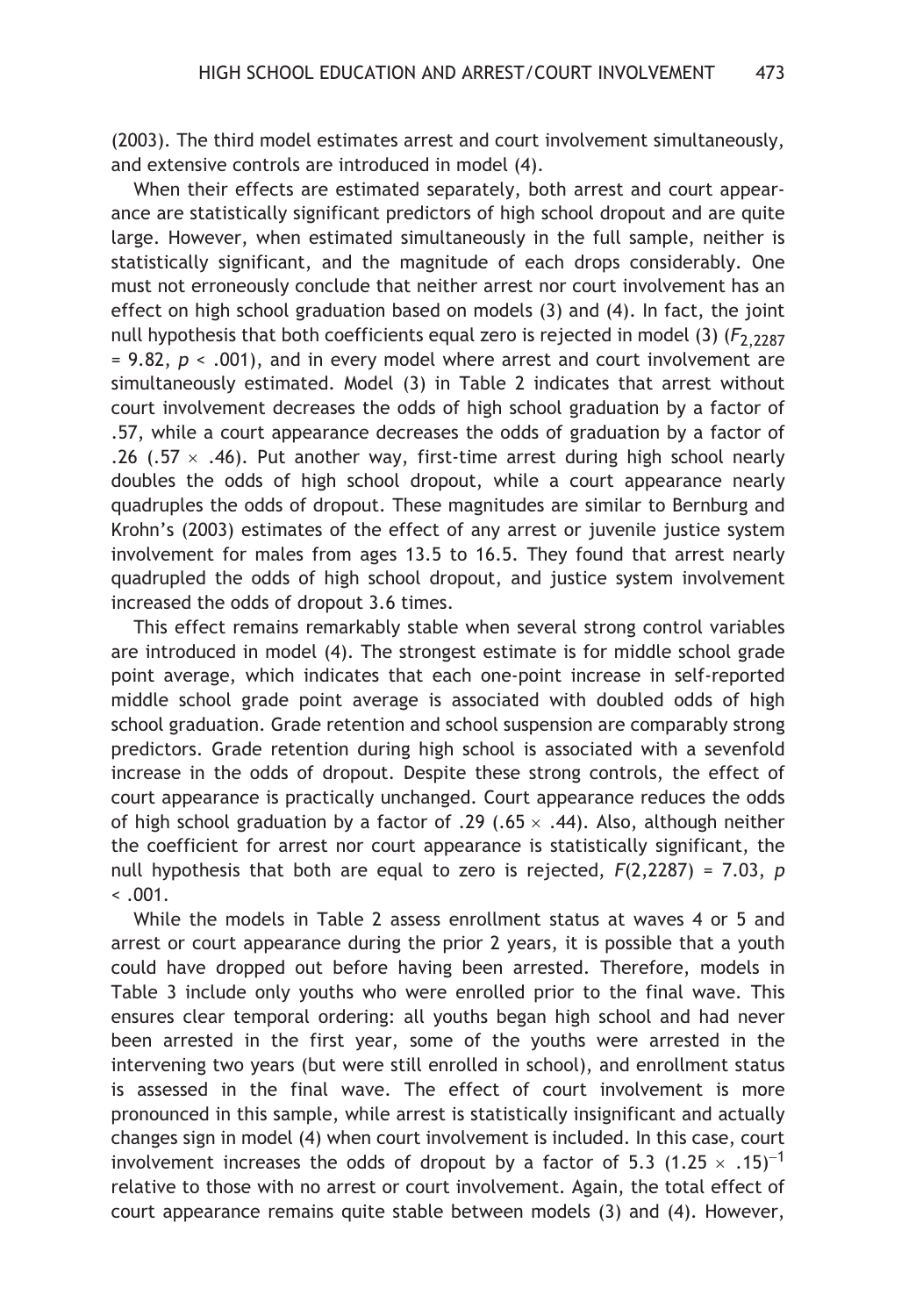these models present a different estimate of the effect of arrest on high school graduation, suggesting that youths who are arrested, but who do not appear in court, actually experience no detrimental effects on their odds of high school graduation relative to non-arrested youths.

There are strong a priori reasons to think that this type of labeling would vary across socio-demographic groups. Perhaps White suburban offenders are traumatized and severely labeled by involvement with the criminal justice system, while urban minority youths and their school systems are more accustomed to the process and are therefore less likely to respond negatively to the offending juvenile. On the other hand, as Sampson and Laub (1997) argue, labeling may be more detrimental for urban poor youths who have fewer means to counteract the stigmatizing effects of justice system involvement. In order to test this hypothesis, a modified model (4) is estimated with interaction terms. Because prior results show that court appearances are the driving factor in the labeling effect, I report the models that estimate the effect of court appearance only. In order to test Sampson and Laub's prediction that labeling effects vary by structural location, three separate models are estimated, in which court appearance is interacted with parental poverty, African American, and Hispanic, respectively.<sup>8</sup> In addition, to test the notion that labeling effects are strongest for youths with less initial delinquent involvement (see Nagin & Waldfogel, 1995), I estimate a model in which court appearance is interacted with prior delinquency. Finally, I test the hypothesis that the labeling effect differs by sex by estimating a model with an interaction term for court appearance and sex. Bernburg and Krohn (2003) and De Li (1999) were unable to estimate this effect because their samples consisted of males only.

Only the interaction term for court appearance and prior delinquency is statistically significant at the .05 level, indicating that the effect of court involvement is more pronounced for those with less prior involvement in delinquency. This model is reported in Table 4. A court-involved youth who participates in *n* types of delinquency is (.16 × 1.64<sup>n</sup>)<sup>−1</sup> times more likely to drop out than a non-court involved youths with the same extent of delinquency participation. Thus, court appearance increases the odds of dropout by a factor of 3.8 for youths involved in one kind of delinquent act and by 1.4 for those involved in three kinds of delinquency, and has virtually no effect on those who participate in four kinds of delinquency prior to involvement in the juvenile justice system. Youths involved in four or more types of delinquency are more likely to drop out than non-delinquent youths regardless of court involvement.

Other models (not shown) indicate that the effects of arrest and court involvement do not significantly differ by poverty status, race or sex. Prior studies of arrest's effect on school outcomes have used urban samples (Bernburg &

8. Sampson and Laub (1997) suggest that labeling effects may be most detrimental for urban poor youth. In analyses not included in the tables, I found that urban context had no effect on high school graduation, nor did the effect of justice system involvement vary between urban and rural youth.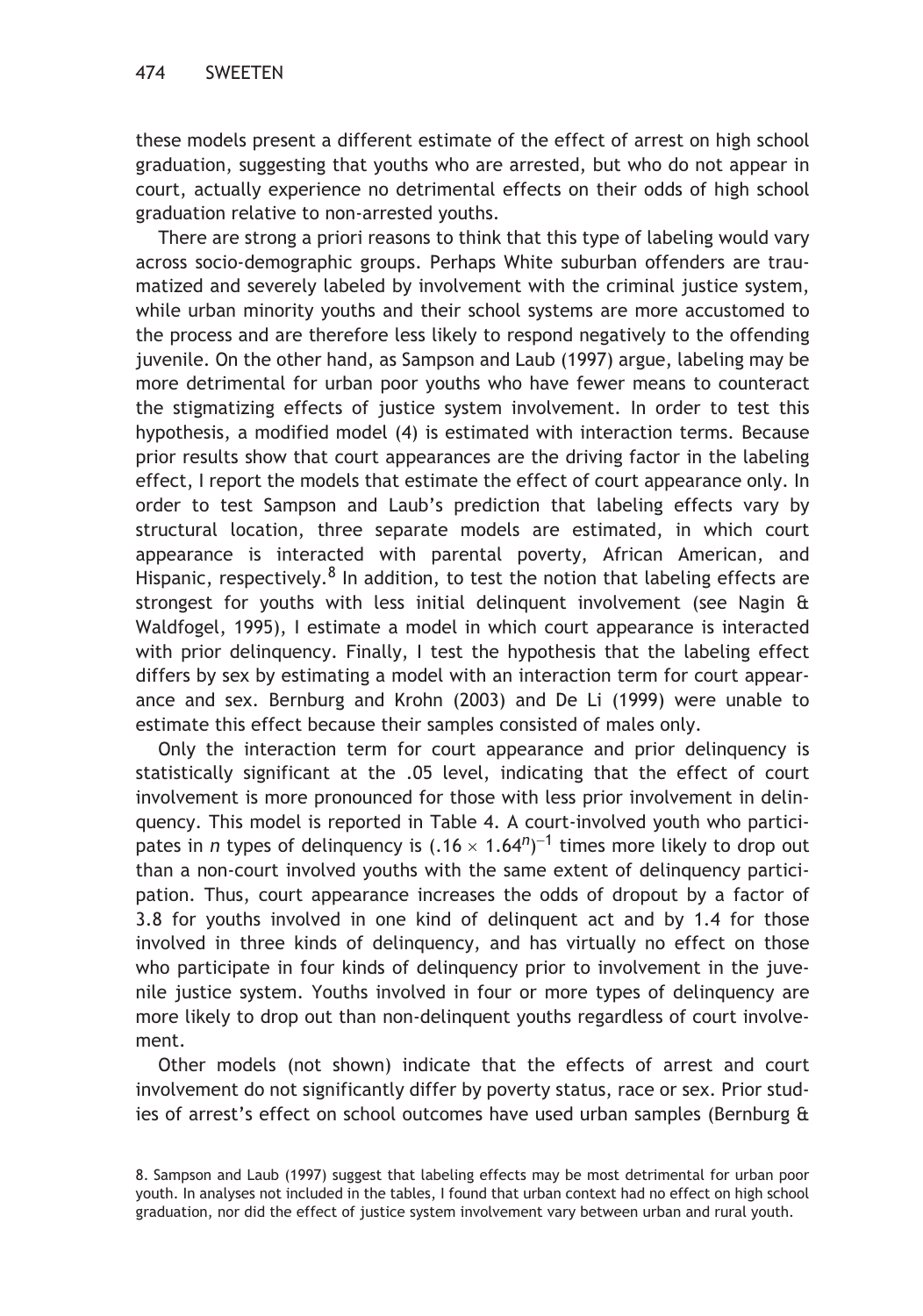| Independent variables             | 1             | $\overline{2}$ |
|-----------------------------------|---------------|----------------|
| Court (16-17)                     | $.29(-3.58)$  | $.16(-4.50)$   |
| Delinguency variety scale (<16)   | $.98(-0.28)$  | $.91(-1.09)$   |
| Court $\times$ delinguency (<16)  |               | 1.64(1.97)     |
| Delinguency variety scale (16-17) | $.90(-1.43)$  | $.90(-1.38)$   |
| Poverty                           | $.41 (-4.44)$ | $.40(-4.58)$   |
| <b>PIAT math score</b>            | 1.01(3.01)    | 1.01(3.01)     |
| African American                  | 1.93(2.58)    | 1.95(2.60)     |
| <b>Hispanic</b>                   | 2.83(3.91)    | 2.91(3.99)     |
| Male                              | 1.87(3.56)    | 1.89(3.60)     |
| Grade retention (<16)             | $.52(-2.15)$  | $.52(-2.11)$   |
| Grade retention (16-17)           | $.14(-6.67)$  | $.14(-6.83)$   |
| School suspension (<16)           | $.53(-3.13)$  | $.52(-3.18)$   |
| School suspension (16-17)         | $.56(-2.97)$  | $.56(-2.98)$   |
| Middle school g.p.a. $(0-4)$      | 2.19(7.25)    | 2.19(7.25)     |
| Both biological parents           | 1.31(1.49)    | 1.28(1.35)     |
| Waves 2-5                         | $.94 (-0.35)$ | $.91 (-0.53)$  |

**Table 4** Logistic regression estimates of the effect of court appearance interacted with prior delinquency ( $N = 2501$ )<sup>a</sup>

aOdds ratios are reported, followed by *t* statistics.

Krohn, 2003; De Li, 1999) and find limited evidence for different effects of dropout by demographic groups. I confirm these results using a nationally representative sample. Contrary to Sampson and Laub's (1997) prediction, the effect of official intervention does not vary by structural location, including urban vs. rural residence, parental income, or minority status.

Because all of these models are subject to criticisms of selection bias (Smith and Paternoster, 1990), I expected the introduction of grade retention, school suspension, middle school grades, and family situation (model (4) in Tables 2 and 3) to reduce the effect of official intervention. Against my expectations, the effect of court involvement becomes even more pronounced when these control variables are added. However, this does not absolve the models of selection bias criticisms. It is still possible that some unobserved factor explains the apparent relationship between official intervention and high school dropout. For example, measures of cognitive functioning, peer relations, and early childhood indicators are not included. In Table 5, I report the relationship between official intervention and high school graduation, holding propensities for arrest and educational attainment constant.

Using these measures greatly reduces my sample size because these youths were the oldest in the survey, and not many were under 16 years of age at the first wave of data collection. Arrest and court involvement effects are not jointly estimated because of the limited sample size. Instead, only the effect of arrest is estimated because 57 youths were arrested in the sample, and only 30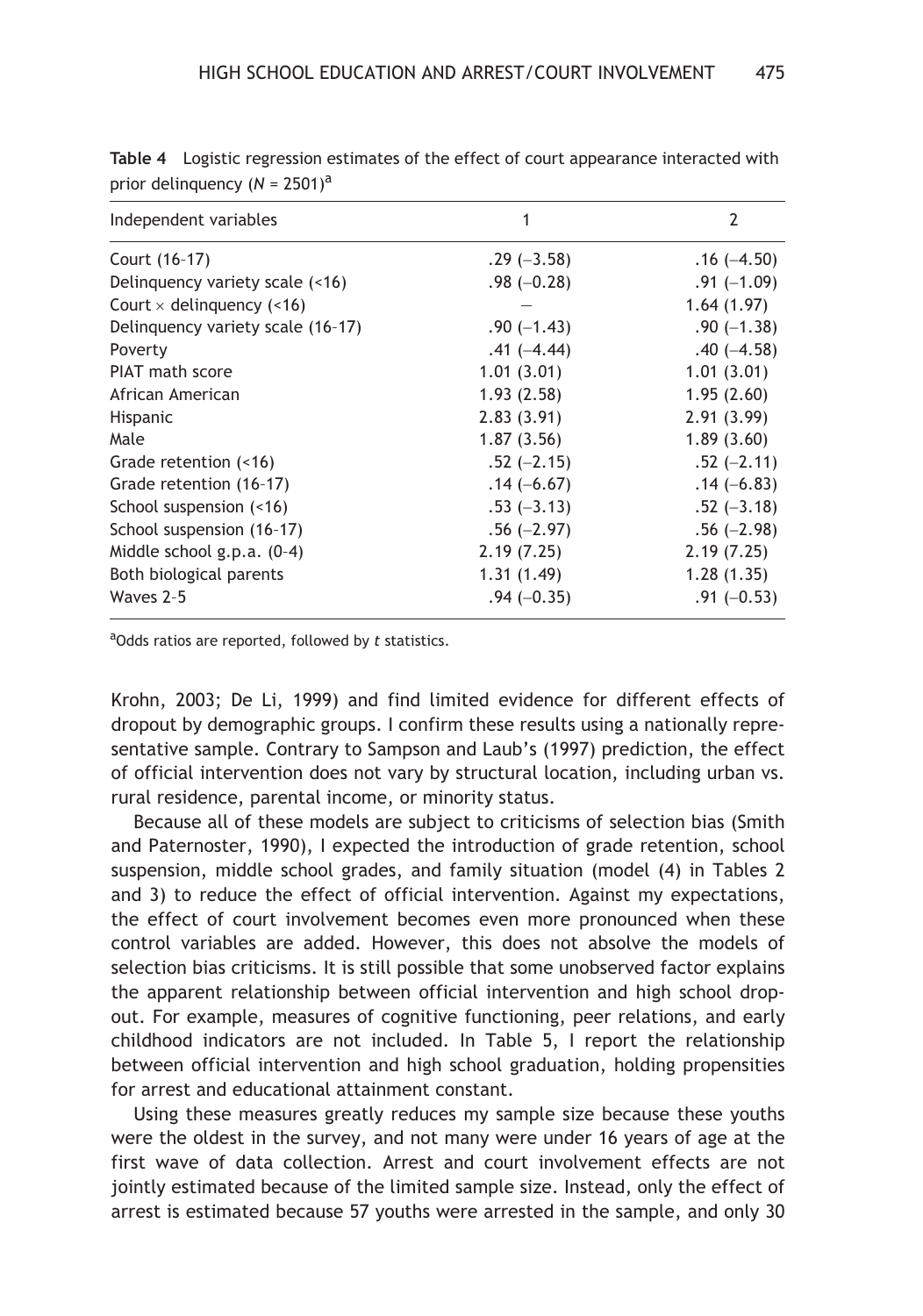| Independent variables             | 1            | 2            |
|-----------------------------------|--------------|--------------|
| Arrest (16-17)                    | $.43(-1.88)$ | $.51(-1.55)$ |
| Delinguency variety scale (<16)   | $.97(-0.20)$ | 1.03(0.19)   |
| Delinquency variety scale (16-17) | $.78(-2.22)$ | $.78(-2.22)$ |
| Poverty                           | $.55(-1.70)$ | $.62(-1.31)$ |
| African American                  | $.61(-1.14)$ | $.58(-1.18)$ |
| <b>Hispanic</b>                   | 1.22(0.46)   | 1.18(0.37)   |
| Male                              | 1.69(1.59)   | 1.91(1.94)   |
| Grade retention (<16)             | $.62(-1.34)$ | $.61(-1.39)$ |
| Grade retention (16-17)           | $.56(-1.09)$ | $.50(-1.26)$ |
| School suspension (<16)           | 1.03(0.07)   | 1.03(0.09)   |
| School suspension (16-17)         | $.77(-0.72)$ | $.81(-0.60)$ |
| Middle school g.p.a.              | 3.33(5.94)   | 3.10(5.15)   |
| Both biological parents           | 2.34(2.47)   | 2.23(2.32)   |
| Expect arrest $\leq$ 20 percent   |              | 2.14(2.16)   |
| Expect college $\geq$ 75 percent  |              | 1.83(1.76)   |

**Table 5** Logistic regression estimates of the effect of arrest on high school graduation controlling for arrest and college expectations  $(N = 667)^a$ 

aOdds ratios are reported, followed by *t* statistics in parentheses.

went to court. The only significant difference between means in this sample and the full sample, besides age, is a slightly higher probability of arrest.

In model (1) of Table 5, which is similar to those presented in Table 2, the effect of arrest is marginally statistically significant and detrimental for educational outcomes. However, the statistical significance of the arrest estimate falls below conventional standards when expectations variables are included in the model. The expectations variables are associated with high school graduation in the predicted direction, although only arrest expectations are statistically significant (college expectations are marginally significant). Although the arrest estimate is marginally significant in model (1), and even less statistically significant in model (2), its magnitude does not change dramatically. Model (2) indicates that arrest during high school halves the odds of high school graduation. This suggests that reduced statistical power is responsible for the marginal statistical significance of arrest, and not the increased controls for selection bias. In other words, the significant effects of official intervention revealed in Tables 2 and 3 are *not* driven by selection bias on observable variables.

Ultimately, the NLSY97 lacks the necessary information for the type of exogenous instrumental variable model recommended by Smith and Paternoster, and it is still possible that the results in Table 5 arise from selection on unobservable variables (Smith & Paternoster, 1990). The introduction of more powerful control variables such as early childhood indicators, peer measures, or the identification of truly exogenous variation in court intervention could further reduce the statistical significance and magnitude of official interven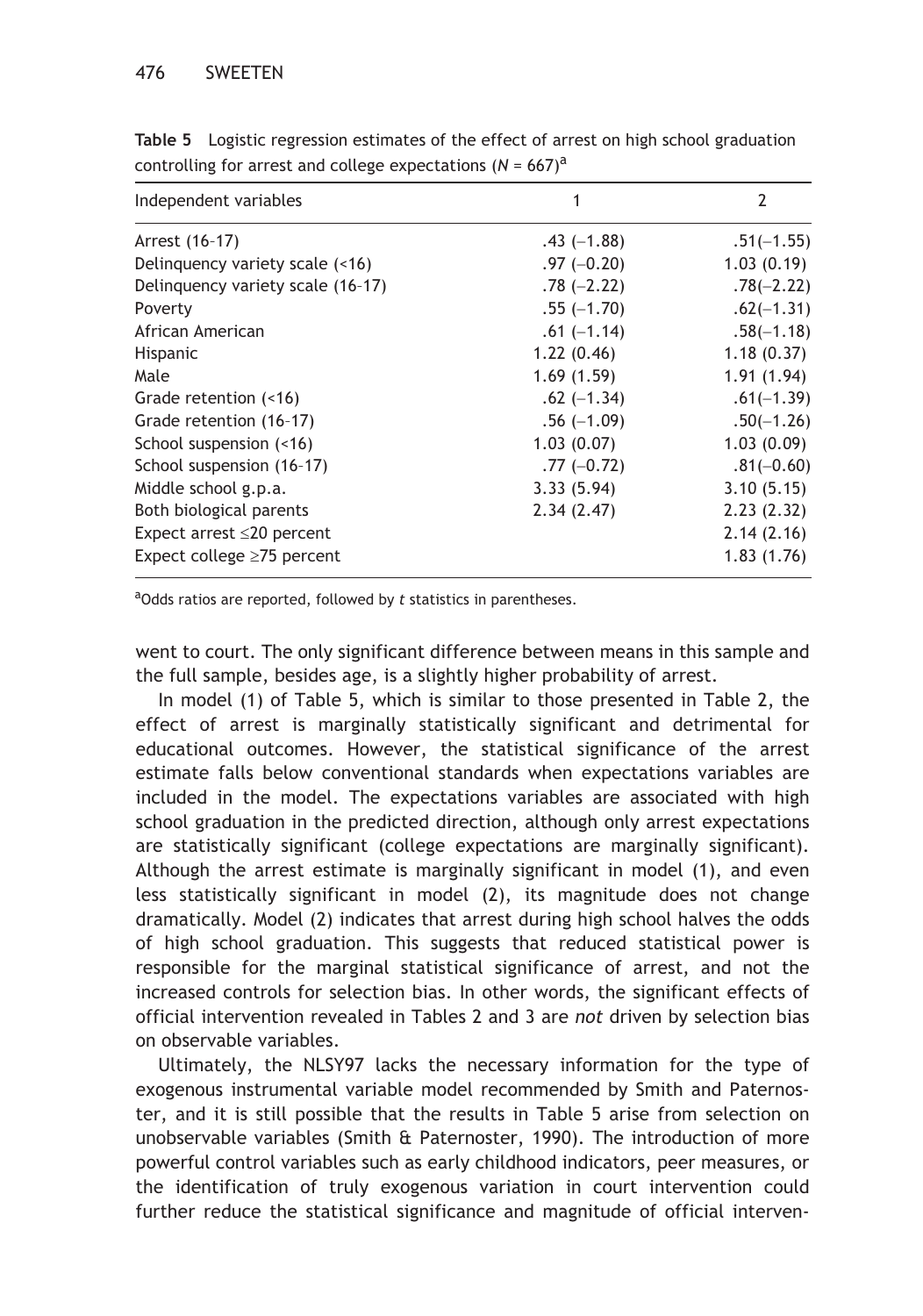tion. However, the fact that the magnitude of the effect of court involvement on dropout does not change substantially with the introduction of strong control variables such as prior delinquency, prior grades, and expectations variables suggests that court involvement is a robust predictor of dropout.

## **Discussion**

Two broad conclusions can be drawn from this research. First, first-time court appearance during high school is more detrimental for education outcomes than first-time arrest without a court appearance. Explanations for this effect depend on the causal mechanisms linking official sanctions with educational achievement. The results are consistent with a formal labeling theory explanation. One version of labeling theory suggests that official sanctions stigmatize youth, inducing a deviant self-concept. In order for this theory to explain my results (particularly models (3) and (4) of Table 3), there must be little stigma associated with arrest relative to court involvement. This may be the case, but it would seem more likely that both arrest and court involvement would stigmatize, triggering labeling effects, if in fact this theory were the correct explanation. Another branch of labeling theory contends that official sanctions lead to further deviance through limitations in conventional opportunities. This is a plausible explanation for the results, as court appearance may be associated with a number of negative outcomes which limit a youth's educational opportunities whereas arrest by itself may not have such extensive consequences. Zero-tolerance policies may be triggered which require the student to be expelled from school, or educational progress could be interrupted while the youth navigates the juvenile justice system without consistent educational support. Finally, apart from a labeling argument, court involvement may put youths in close contact with other delinquent youths who may encourage further delinquency, and less attachment to high school, leading to poorer educational outcomes.

Second, the effect of court appearance is contingent on prior delinquency but does not differ based on structural location. Sampson and Laub (1997) contend that the strength of labeling effects varies by structural context, with more disadvantaged individuals experiencing greater consequences as social liabilities accrue in a process of cumulative disadvantage. Prior studies have not been able to adequately test this hypothesis because of limited sampling frames. This study finds no support for the hypothesis that the consequences of arrest differ by structural position, confirming Bernburg and Krohn's (2003) findings. However, the effect of court appearance does vary by prior delinquency involvement. Court appearance is less relevant for youths who are highly involved in delinquency; it is more detrimental to youths who are less involved in delinquency. The deviant self-concept labeling explanation seems to explain this result better than the conventional opportunities explanation. It makes sense that youths who are less involved in delinquency to begin with would be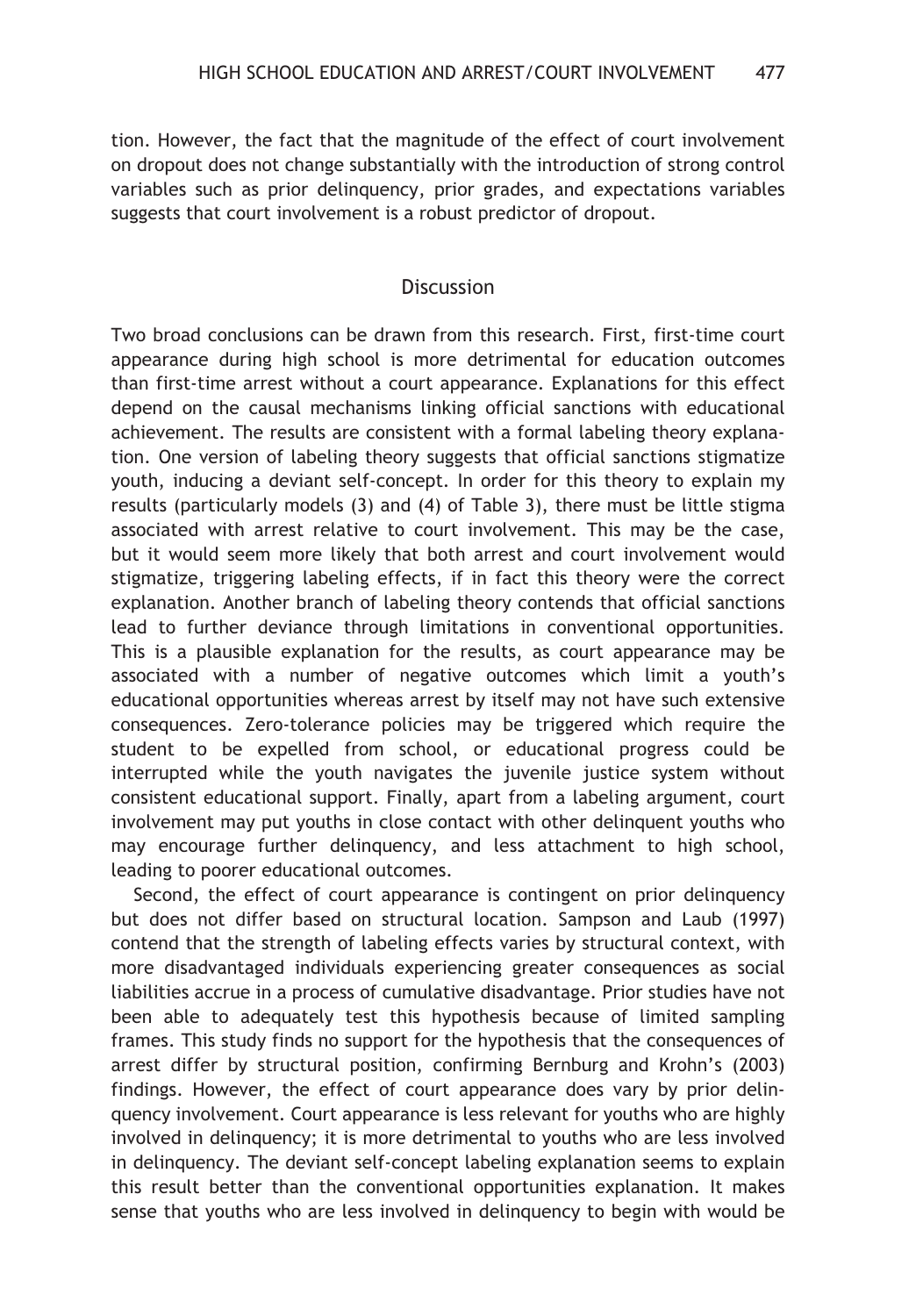more affected by a court appearance than those who are already extensively involved in delinquent activities.

These results, and prior studies on this topic, are subject to selection bias. I attempted to respond to the selection bias issue by introducing arrest and college expectations, which can be thought of as representing propensities. While the arrest coefficient dropped to marginal significance, its magnitude remained large, indicating that reduced statistical power accounted for the results rather than selection bias (Bushway, Sweeten, & Wilson, 2006; Ziliak & McCloskey, 2004). This result does not eliminate the possibility of selection bias. In fact, it is nearly impossible to rule out selection bias within the chosen analytical framework. Future studies of the labeling effects of official intervention should utilize other models for selection controls such as fixed effects models and instrumental variable approaches in order to validate the estimates in this still young literature.

Nonetheless, this study improves on past research in a number of ways. It is the first to use a nationally representative longitudinal dataset with repeated measures of delinquency to examine the effect of official intervention on dropout. This allows inference of the effect of arrest and court appearance nationwide rather than in particular urban settings. Also, this is the first study to estimate the effect of arrest and court appearance jointly, revealing that court appearance is much more detrimental than arrest by itself. Finally, I include an extensive set of control variables, including expectation measures, which have not been used in prior studies. Arrest doubles the probability of dropout even when controlling for arrest expectations, college expectations, prior and concurrent delinquency, grade retention, school suspension, middle school grade point average, and a number of demographic factors.

Although intervening mechanisms are not tested, my results are consistent with labeling theory: court appearance is detrimental to educational outcomes, particularly for youths who are less involved in delinquency to begin with. My findings are inconsistent, however, with Sampson and Laub's (1997) version of labeling theory in which they suggest that the effect of official intervention varies by structural location. Future studies can improve on this research in two ways. First, they can utilize statistical models with better controls for selection bias. Second, they can examine mediating mechanisms by which official intervention affects education. Without knowledge of which intervening mechanisms account for the relationship between court involvement and high school dropout, it cannot be established which theory explains the results. This also hampers efforts to fashion sound policy to minimize the negative educational effects of court involvement.

Aside from mediating mechanisms, it is evident that court appearance hinders educational attainment, increasing the probability of dropout. High school dropout, in turn, may set in motion a number of negative outcomes including unemployment (Bernburg & Krohn, 2003) and increased criminal involvement (Jarjoura, 1993, 1996; Thornberry, Moore, & Christenson, 1985).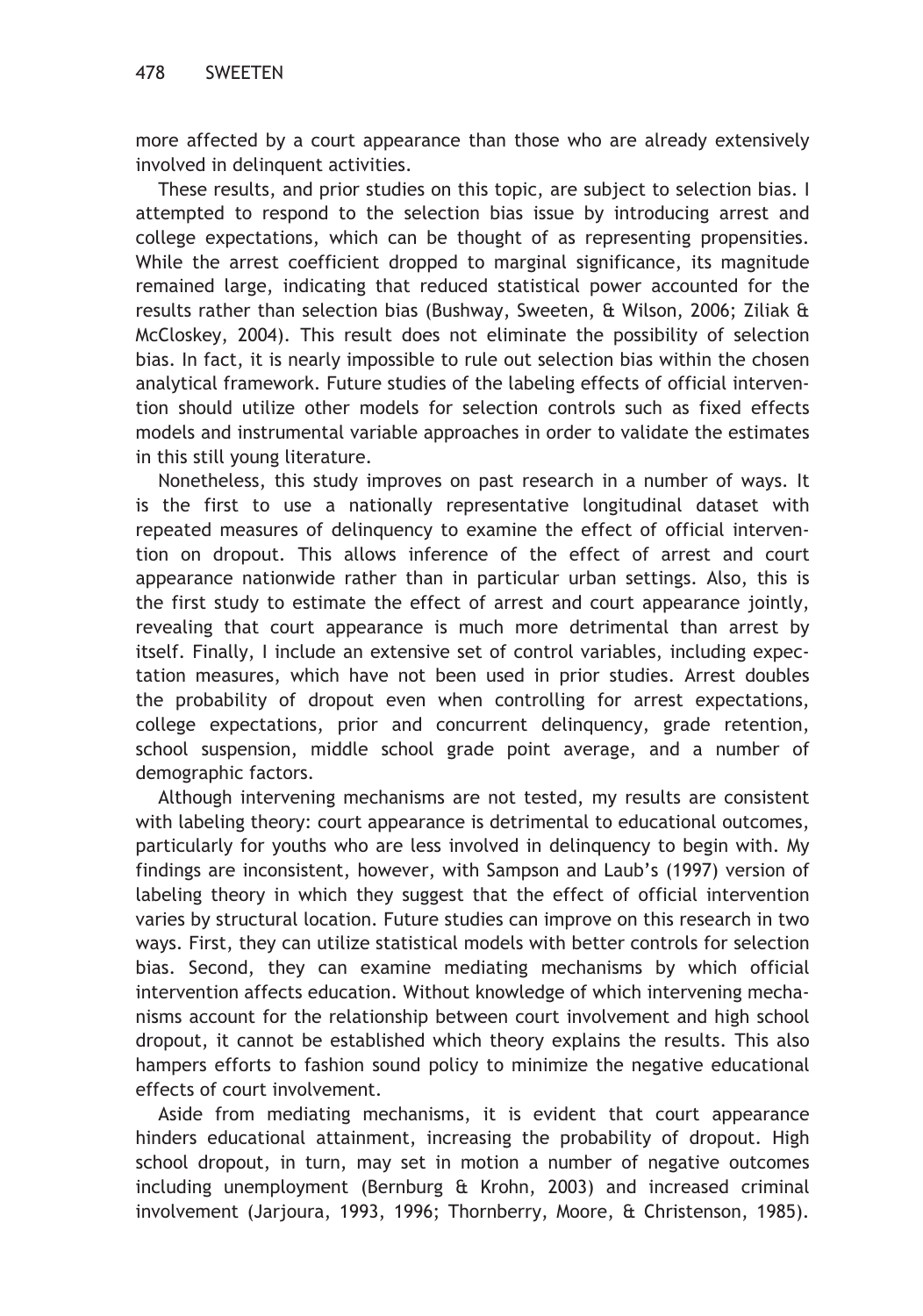Therefore, juvenile justice system contact, particularly for youths with limited prior delinquency, may have unintended negative consequences.

#### References

- Becker, H. (1963). *Outsiders: Studies in the sociology of deviance.* New York: Free Press.
- Bernburg, J. G., & Krohn, M. D. (2003). Labeling, life chances, and adult crime: The direct and indirect effects of official intervention in adolescence on crime in early adulthood. *Criminology, 41*, 1287–1318.
- Blumstein, A., Cohen, J., Roth, J., & Visher, C. (1986). Introduction: Studying criminal careers. In A. Blumstein, J. Cohen, J. Roth, & C. Visher (Eds.), *Criminal careers and "career criminals,"* Volume 1 (pp. 12–30). Washington, DC: National Academy Press.
- Bushway, S., & Reuter, P. (2002). Labor markets and crime risk factors. In L. Sherman, D. Farrington, B. Welsh, & D. MacKenzie (Eds.), *Evidence-based crime prevention* (pp. 198–240). New York: Rutledge Press.
- Bushway, S. D., Sweeten, G., & Wilson, D. (2006). Size matters: Standard errors in the application of null hypothesis significance testing in criminology and criminal justice. *Journal of Experimental Criminology, 2*, 1–22.
- Center For Human Resource Research. (2002). *A guide to the rounds 1–4 data: National longitudinal survey of youth 1997.* Columbus, OH: The Ohio State University.
- Day, J. C., & Jamieson, A. (2003). *School enrollment: 2000.* United States Census Bureau.
- De Li, S. (1999). Legal sanctions and youths' status achievement: A longitudinal study. *Justice Quarterly, 16*, 377–401.
- Farrington, D. P. (2003). Developmental and life-course criminology: Key theoretical and empirical issues—The 2002 Sutherland award address. *Criminology, 41*, 221–256.
- Finn, J. D. (1989). Withdrawing from school. *Review of Educational Research, 59*, 117–142.
- Gottfredson, M., & Hirschi, T. (1990). *A general theory of crime.* Stanford, CA: Stanford University Press.
- Hannon, L. (2003). Poverty, delinquency, and educational attainment: Cumulative disadvantage or disadvantage saturation? *Sociological Inquiry, 73*, 575–594.
- Hindelang, M. J., Hirschi, T., & Weis, J. G. (1981). *Measuring delinquency.* Beverly Hills, CA: Sage.
- Hirschi, T., & Gottfredson, M. R. (1983). Age and the explanation of crime. *American Journal of Sociology, 89*, 552–584.
- Jarjoura, G. R. (1993). Does dropping out of school enhance delinquent involvement? Results from a large-scale national probability sample. *Criminology, 31*, 149–172.
- Jarjoura, G. R. (1996). The conditional effect of social class on the dropout-delinquency relationship. *Journal of Research in Crime and Delinquency, 33*, 232–255.
- Jimerson, S. R., Anderson, G. E., & Whipple, A. D. (2002). Winning the battle and losing the war: Examining the relation between grade retention and dropping out of high school. *Psychology in the Schools, 39*, 441–457.
- Kaufman, P., Alt, M. N., & Chapman, C. (2004). *Dropout rates in the United States: 2001* (NCES 2005-046). US Department of Education. National Center for Education Statistics. Washington, DC: US Government Printing Office.
- Laub, J. H., & Sampson, R. J. (2003). *Shared Beginnings, Divergent Lives: Delinquent Boys to Age 70.* Cambridge, MA: Harvard University Press.
- Lemert, E. (1951). *Social pathology.* New York: McGraw-Hill.
- Matsueda, R. L. (1992). Reflected appraisals, parental labeling, and delinquency: Specifying a symbolic interactionist theory. *American Journal of Sociology, 97*, 1577–1611.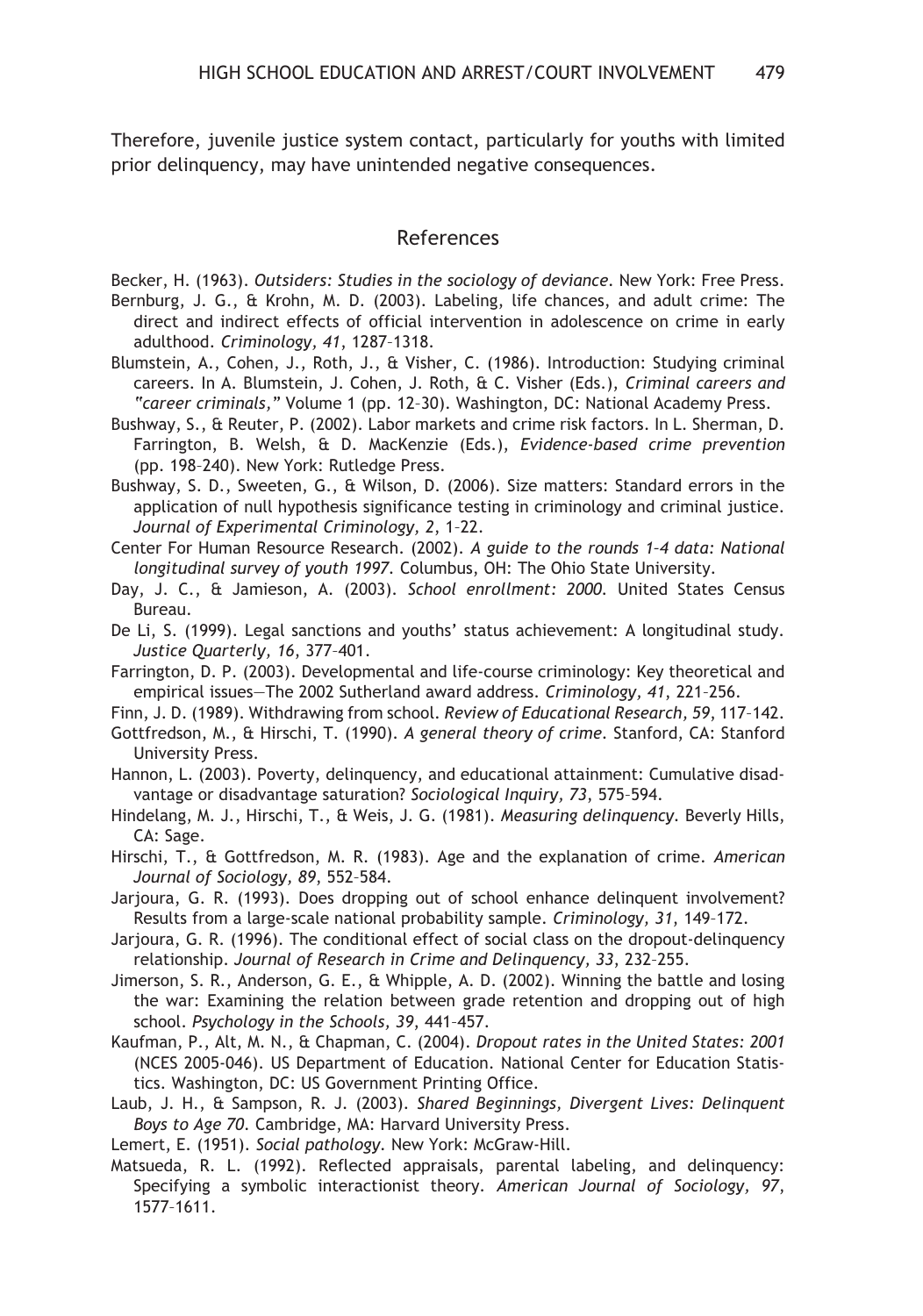- Matsueda, R. L., & Heimer, K. (1996). A symbolic interactionist theory of roletransitions, role-commitments, and delinquency. *Advances in Criminological Theory, 7*, 163–213.
- Murnane, R. J. (1999). Do male dropouts benefit from obtaining a GED, postsecondary education, and training? *Education Review, 23*, 475–503.
- Nagin, D. (1978). General deterrence: A review of the empirical evidence. In A. Blumstein, J. Cohen, & D. Nagin (Eds.), *Deterrence and incapacitation: Estimating the effects of criminal sanctions on crime rates* (pp. 95–139). Washington, DC: National Academy of Sciences.
- Nagin, D. (1998). Criminal deterrence: Research at the outset of the twenty-first century. In M. Tonry (Ed.), *Crime and justice: A review of research, volume 23* (pp. 1–42). Chicago: University of Chicago Press.
- Nagin, D., & Waldfogel, J. (1995). The effects of criminality and conviction on the labor market status of young British offenders. *International Review of Law and Economics, 15*, 109–126.
- Neumark, D., & Rothstein, D. (2003). *School-to-career programs and transitions to employment and higher education.* NBER Working Paper 10060. National Bureau of Economic Research.
- Paternoster, R. (1987). The deterrent effect of the perceived certainty and severity of punishment. *Justice Quarterly, 4*, 173–217.
- Paternoster, R., & Iovanni, L. (1989). The labeling perspective and delinquency: An elaboration of the theory and assessment of the evidence. *Justice Quarterly, 6*, 359–394.
- Sampson, R. J., & Laub, J. H. (1997). A life-course theory of cumulative disadvantage and the stability of delinquency. In T. P. Thornberry (Ed.), *Advances in criminological theory, volume 7: Developmental theories of crime and delinquency* (pp. 133–161). New Brunswick, NJ: Transaction.
- Smith, D. A., & Paternoster, R. (1990). Formal processing and future delinquency: Deviance amplification as selection artifact. *Law & Society Review, 24*, 1109–1131.
- Tanner, J., Davies, S., & O'Grady, B. (1999). Whatever happened to yesterday's rebels? Longitudinal effects of youth delinquency on education and employment. *Social Forces, 46*, 250–274.
- Thornberry, T. P., Moore, M., & Christenson, R. L. (1985). The effect of dropping out of high school on subsequent criminal behavior. *Criminology, 23*, 3–18.
- Tyler, J. H., Murnane, R. J., & Willett, J. B. (2003). Who benefits from a GED? Evidence for females from High School and Beyond. *Economics of Education Review, 22*, 237–247.
- US Census Bureau, Population Division. (2004). *Table 1: Annual estimate of the population by sex and five-year age groups for the United States: April 1, 2000 to July 1, 2003* (NC-2003-01).
- US Department of Education, National Center for Education Statistics. (1998). *Violence and discipline problems in US public schools: 1996–1997.* Washington, DC: US Government Printing Office.
- US Federal Bureau of Investigation. (2004). *Crime in the United States 2003.* Washington, DC: US Government Printing Office.
- Wilson, J. Q., & Herrnstein, R. (1985). *Crime and human nature.* New York: Simon & Schuster.
- Zagorsky, J. L., & Gardecki, R. (1998). What have researchers learned from the National Longitudinal Surveys? *Journal of Economics & Social Measurement, 25*, 35–57.
- Ziliak, S. T., & McCloskey, D. N. (2004). Size matters: The standard error of regressions in the American Economic Review. *The Journal of Socio-Economics, 33*, 527–546.